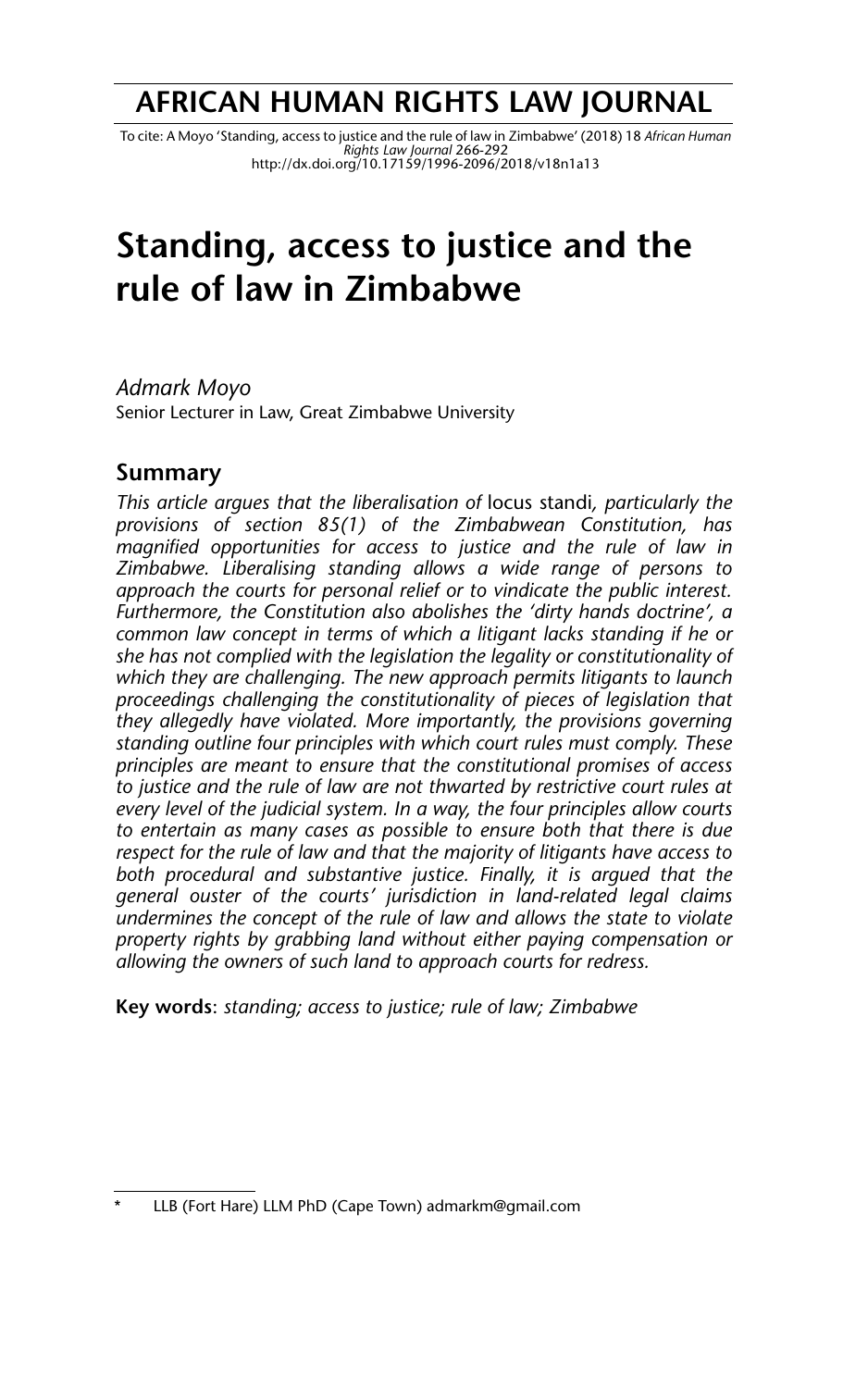## **1 Introduction**

There has been a significant paradigm shift, especially in light of the broad provisions of section 85(1) of the Zimbabwean Constitution, towards the liberalisation of *locus standi* in Zimbabwe. Liberalising standing allows a wide range of persons who can demonstrate an infringement of their rights or those of others to approach the courts for relief. It is intended to enhance access to justice by individuals and groups without the knowledge and resources to vindicate their rights in the courts. To this end, the drafters of the Declaration of Rights acknowledged that restrictive standing provisions defeat the idea behind conferring entitlements upon the poor and marginalised. The majority of the people intended to benefit from the state's social provisioning programmes often do not have the resources and knowledge to take powerful states, transnational corporations or rich individuals to court in the event of a violation of their rights. To address this problem, section 85(1) of the Constitution allows not only persons acting in their own interests, but also any person acting on behalf of another person who cannot act for themselves, any person acting as a member, or in the interests of a group or class of persons, any person acting in the public interest and any association acting in the interests of its members, to launch court proceedings against alleged violators of the rights in the Declaration of Rights.

This article focuses on standing, access to justice and the rule of law in Zimbabwe and is composed of nine parts of which this introduction is the first. The second part of the article discusses, in some detail, the meaning of access to justice and delimits the reach of the research by confining the term to mean access to courts as the primary dispute resolution forum. The term 'court' is interpreted in its narrow sense to mean formal courts where provisions regulating standing have some relevance. In the third part, the article briefly explains the scope of the standing provisions of the Lancaster House Constitution (LHC) and the extent to which they limited access to justice and the rule of law. The fourth part critically analyses the scope of section 85 of the Constitution, its limitations, strengths and implications for access to justice and the rule of law. It is argued that the liberalisation of standing, particularly the constitutionalisation of public interest litigation, represents a major shift from restrictive standing rules and evidences an intention to widen the pool of citizens exercising the right of access to court in Zimbabwe.

The Zimbabwean Constitution abolishes the 'dirty hands doctrine', a concept in terms of which a litigant lacks standing if he or she has not complied with the legislation the legality or constitutionality of which they are challenging. The fifth part is devoted to a discussion of this doctrine and the positive changes brought about by the current Constitution. In the sixth part, the article describes the constitutional provisions regulating the formulation of rules of all domestic courts.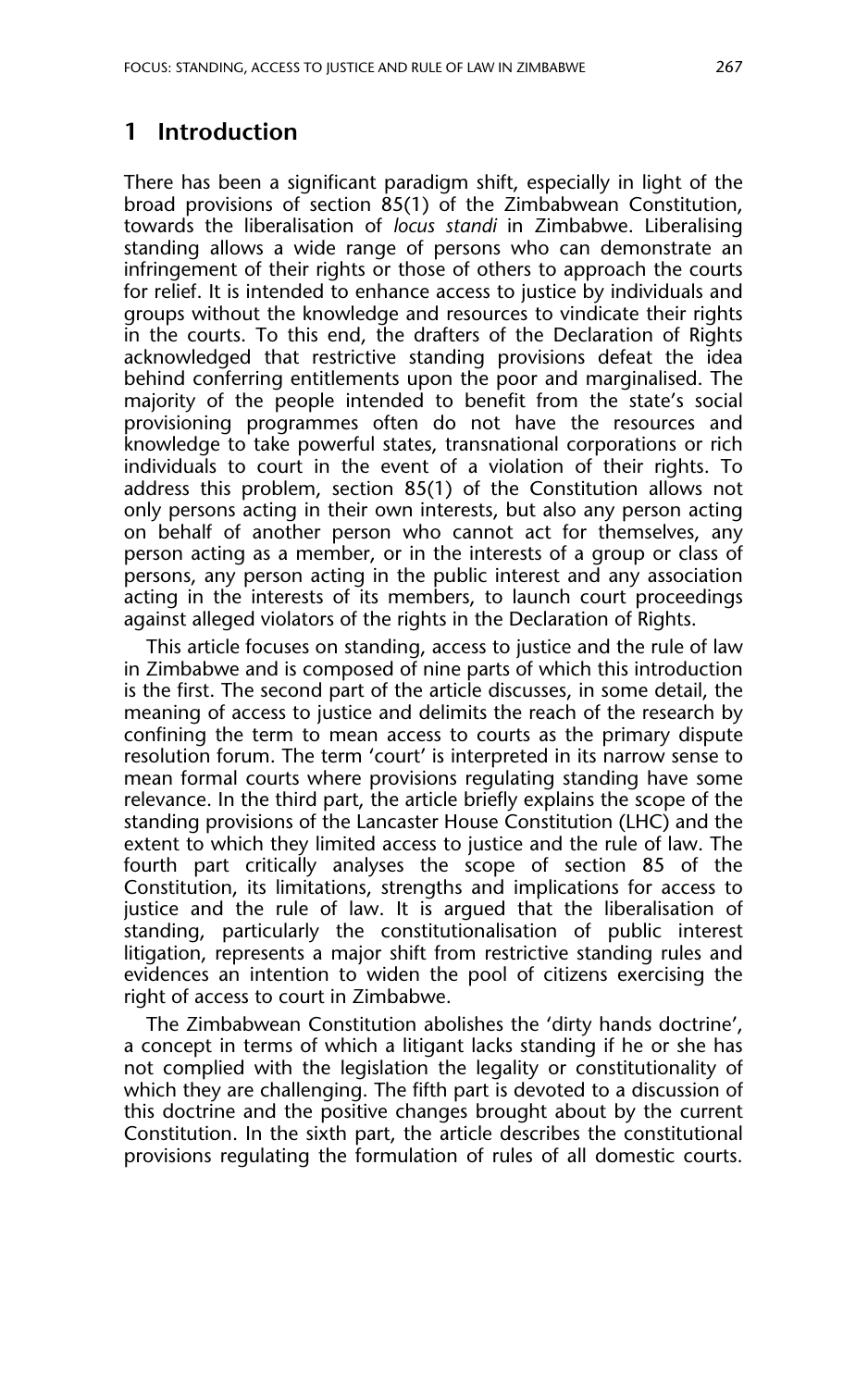This part discusses the extent to which these principles promote access to justice and the rule of law in Zimbabwe.

Intersections and overlaps between standing, access to justice and the rule of law are explored in the seventh part of the article. It is argued that a liberal approach to standing requires courts to place substantial value on the merits of the claim, and underlines the centrality of the rule of law by ensuring that unlawful decisions are challenged by ordinary citizens and straightened by the courts. In the eighth part of the article, it is argued that the greatest threat to access to justice and the rule of law in Zimbabwe appears to have come from constitutional provisions that oust the jurisdiction of the courts, particularly in land-related claims. Ouster clauses have been part of Zimbabwean law since the insertion into the now repealed Constitution of an amendment, and the courts have been reluctant to declare these invalid, thereby undoing the promise of the liberalisation of *locus standi* and the rule of law in land-related cases. The final part of the article ends the discussion by making some remarks on the future of access to justice and the rule of law in Zimbabwe, especially in light of the provisions governing standing and other related matters.

## **2 Access to justice (fair hearing) as access to an impartial court**

The notion of standing is based on the existence of a right, whether *prima facie* or certain. If a litigant wrongly appears before the courts and lacks a clear or sufficient interest in the matter, courts usually dismiss the matter and insist that the appropriate person should appear before them. The right of access to court is constitutionally protected as part of the broad right to a fair hearing. Sections 69(1) to (3) of the Constitution is framed in the following terms:

- (1) Every person accused of an offence has the right to a fair and public trial within a reasonable time before an independent and impartial court.
- (2) In the determination of civil rights and obligations, every person has a right to a fair, speedy and public hearing within a reasonable time before an independent and impartial court, tribunal or other forum established by law.
- (3) Every person has the right of access to the courts, or to some other tribunal or forum established by law for the resolution of any dispute.

The phrase 'right to a fair trial' consists of a number of component rights including, but not limited to, the right to a speedy hearing, legal representation, cross-examination, the presumption of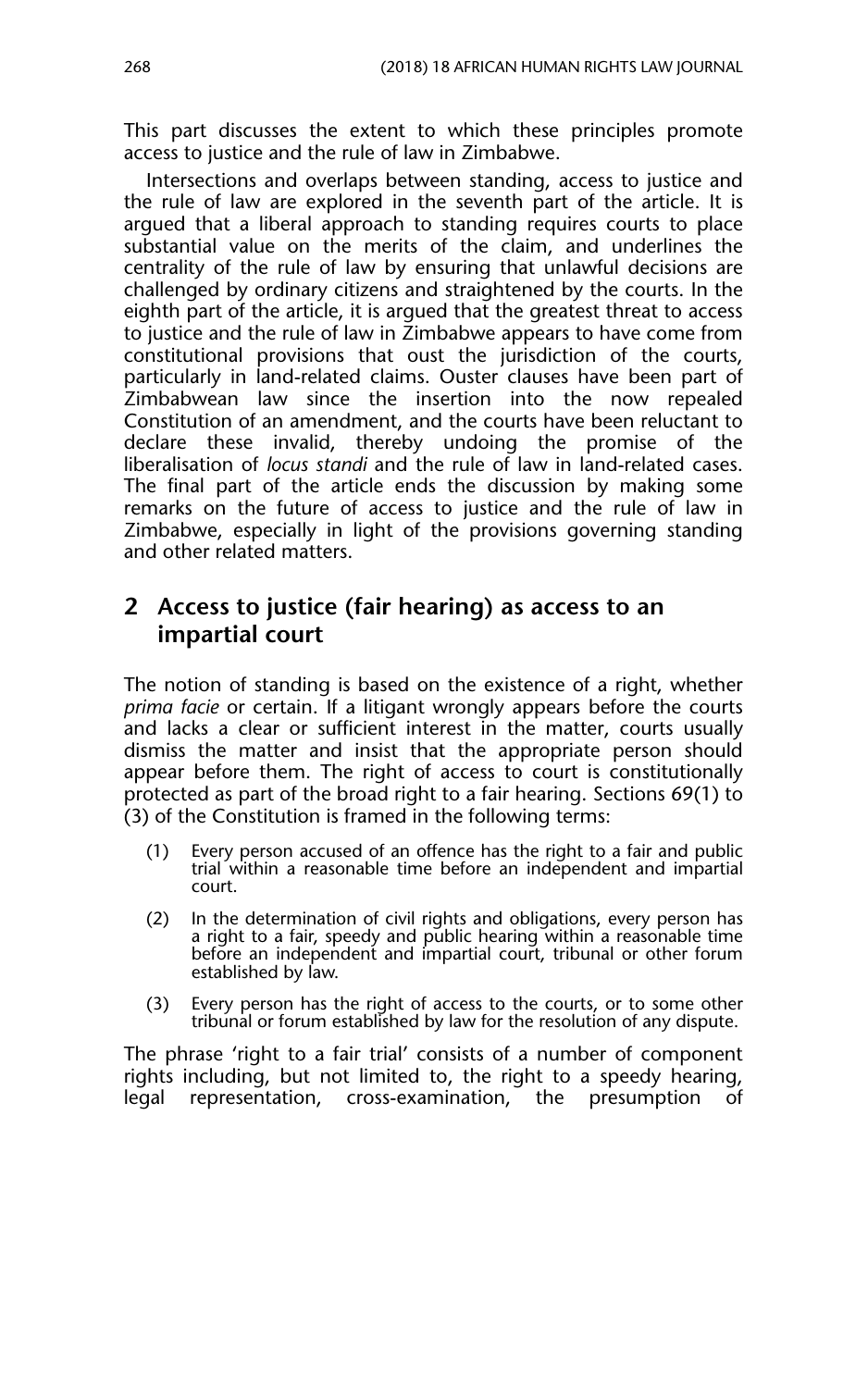innocence and pre-trial disclosure.<sup>1</sup> It is obvious that the first two subsections outline the key components of the right of access to court, which is meant to give effect to the broad notion of access to justice. Section 69(1) of the Constitution captures the key components of the right to a fair hearing in criminal trials, and section 69(2) broadly describes the right to a fair hearing in civil proceedings. Notably, the component rights of a fair trial foster equality and enable litigants to present their side of the story in impartial courts or tribunals. The principle of equality becomes the core of the structure of fairness and lies at the heart of modern civil and criminal processes. The right to a fair hearing is as ancient as the trial process itself, stretching over centuries and underlining the need for justice for all and equality before the law. This right is aimed at promoting the administration of justice and securing the rule of law.<sup>2</sup>

The right to a 'fair trial' is treated as overlapping with the overarching right to a 'fair and public hearing by a competent, independent and impartial tribunal established by  $\int$ aw'.<sup>3</sup> The right implies that all persons should have inherent access to the courts and tribunals, including access to effective remedies and reparations. The fairness of the hearing goes beyond the requirement of independence and impartiality of the judges and entails the absence of any direct or indirect influence, pressure or intimidation or intrusion from whatever side and for whatever cause.<sup>4</sup> The public character of hearings and of the pronouncement of judgments, therefore, is one of the core guarantees of the right to a fair trial and implies that court proceedings should be conducted orally and in a hearing to which the public has access.

The right to a fair hearing particularly implies that tribunals and other decision-making authorities must refrain from any act that could influence the outcome of the proceedings to the detriment of any of the parties to the court proceedings.<sup>5</sup> In general, fair trial guarantees do not only concern the outcome of judicial proceedings, but rather the process by which the outcome is achieved.<sup>6</sup> There are structural rules regarding the organisation of domestic court systems. Securing the right of access to court and to a fair hearing can require a high level of investment in the court system, and many states often fail to fulfil their obligations because of serious structural problems. It should be noted, however, that human rights law does not seek to impose a particular type of court system on states, but rather the

<sup>1</sup> See R Clayton & H Tomlinson *Human rights law* (2000) 589-590; S Treehsel (ed) *Human rights in criminal proceedings* (2005) 85.

<sup>2</sup> Human Rights Committee, Article 14 (Administration of justice) Equality before the courts and the right to a fair and public hearing by an independent court established by law' (1984) para 1.

<sup>3</sup> See *Goktan v France* 33402/92.

<sup>4</sup> W Kalin & J Kunzli *The law of international human rights protection* (2011) 453-454.

<sup>5</sup> J Burchell *Principles of criminal law* (2005) 19.

<sup>6</sup> S Shah *International human rights law* (2014) 270.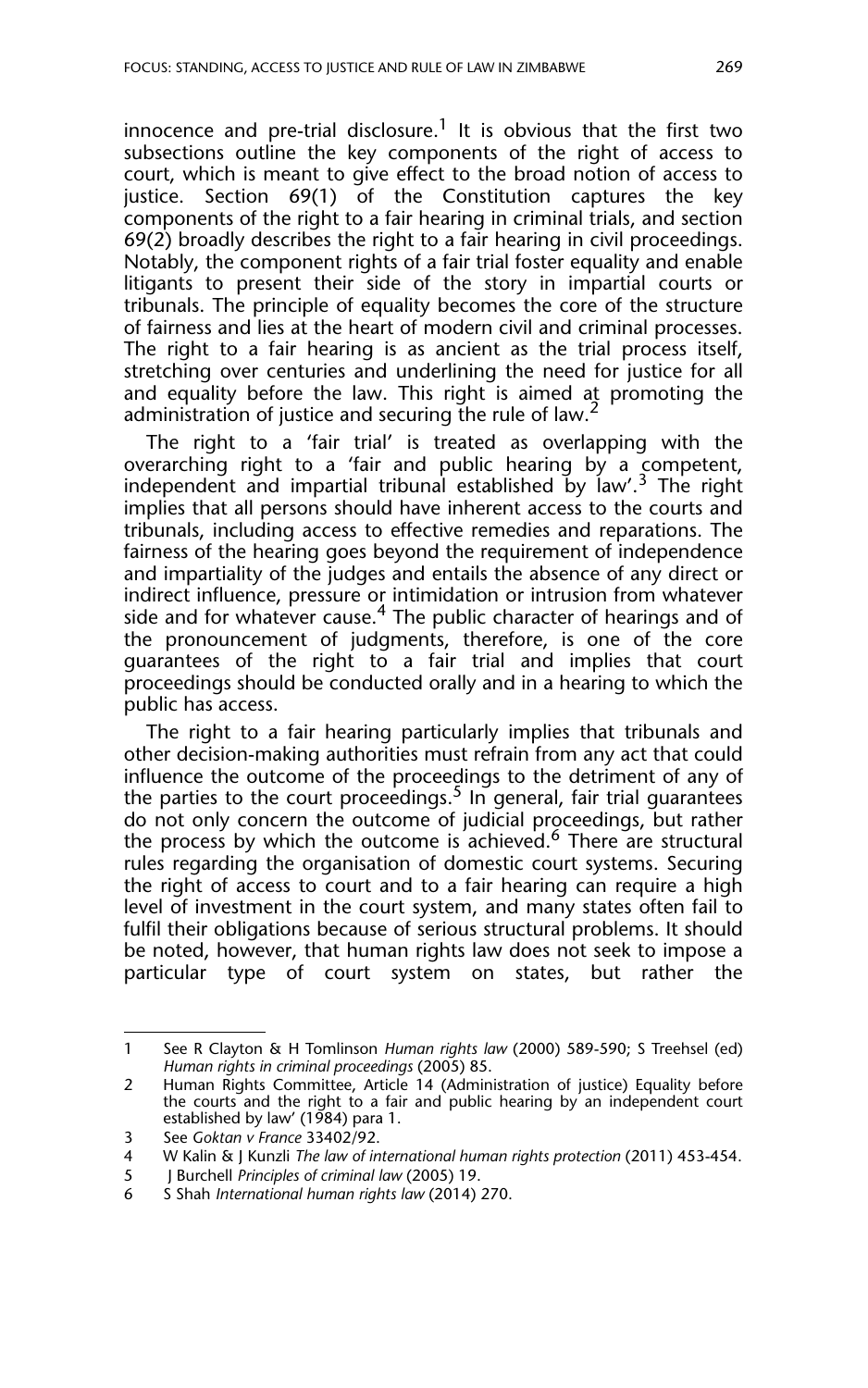implementation of the principle that there should be a separation of powers between the executive, the legislature and the judiciary.

Fairness, justice and the rule of law all have substantive and procedural dimensions. They suppose an inherent need to comply with the procedural and substantive requirements of the law in order to ensure that justice is delivered to individuals and communities.<sup>8</sup> In general, it is an essential element of a fair trial that litigants be treated fairly and in accordance with lawful procedures, not only during the trial itself, but also from the moment they first come into contact with law enforcement agencies. If lawful procedures are violated at any stage during the process, not only does the adversely-affected litigant have a civil remedy against the responsible authorities, but the violation very often affects the validity of subsequent stages. This aspect of procedural justice is often referred to as procedural fairness and seeks to ensure that the state and the court comply with the procedural requirements of the rule of law. The procedural element of the rule of law requires state and non-state actors to function in a manner that is consistent with the applicable rules of procedure in any given case. Finally, the right to a fair hearing includes the right of equal access to courts and equality of arms before decision-making forums. These elements are in turn briefly considered.

#### **2.1 Equal access to courts and equality of arms**

The right of access to court is essential for constitutional democracy and the rule of law.  $9$  Its significance lies in the fact that it outlaws past practices of ousting the court's jurisdiction to enquire into the legal validity of certain laws or conduct. A fundamental principle of the rule of law is that anyone may challenge the legality of any law or conduct.<sup>10</sup> In order for this entitlement to be meaningful, alleged illegalities must be justiciable by an entity that is separate and independent from the alleged perpetrator of the illegality.<sup>11</sup> Access to court and the rule of law both seek to promote the peaceful institutional resolution of disputes and to prevent the violence and arbitrariness resulting from people taking matters into their own hands.<sup>12</sup> Thus, not only is the right of access to court a bulwark against vigilantism, but also a rule against self-help and an axis upon which the rule of law turns. Unless there are good reasons (self-

<sup>7</sup> As above.<br>8 See S  $v$  S

<sup>8</sup> See *S v Sonday & Another* 1995 (1) SA 497 (C) 507C and *Taylor v Minister of Education & Another* 1996 (2) ZLR 772.

<sup>9</sup> *Road Accident Fund v Mdeyide* 2011 (2) SA 26 (CC) paras 1 & 64; *De Beer NO v North-Central Local Council and South-Central Local Council* 2002 (1) SA 429 (CC) para 11; *Bernstein v Bester NO* 1996 (2) SA 751 (CC) para 105.

<sup>10</sup> *De Lange v Smuts NO* 1998 (3) SA 785 (CC) paras 46-47.

<sup>11</sup> *Mdeyide* (n 9 above) para 1.

<sup>12</sup> In *Chief Lesapo v North West Agricultural Bank* 2000 (1) SA 409 (CC) paras 11-12, 18 & 22, the Court stressed the need for 'institutionalising the resolution of disputes, and preventing remedies being sought through self-help'.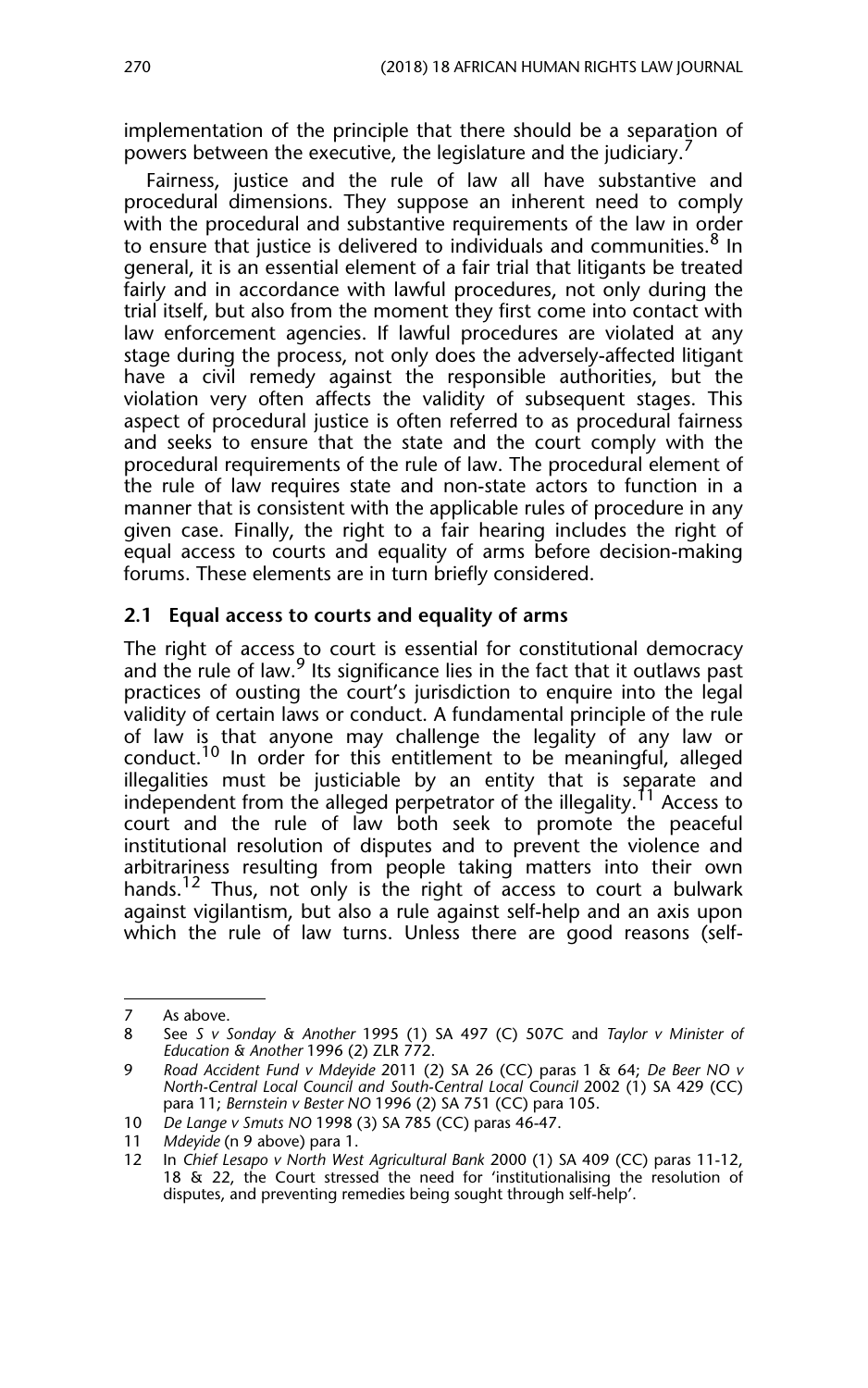defence or necessity, for instance), no one should be permitted to take the law into their own hands.<sup>13</sup>

The right to equality before the courts also includes the protection of equality of arms and treatment without discrimination. 'Equality of arms' means that all parties should be provided with the same procedural rights unless there is an objective and reasonable justification not to do so and there is no significant disadvantage to either party.<sup>14</sup> The essence of the quarantee is that each side should be given the opportunity to challenge all the arguments put forward by the other side.<sup>15</sup>

#### **2.2 An illimitable and non-derogable right at the domestic level**

The Zimbabwean Constitution clearly stipulates in no uncertain terms that no law may limit the right of access to an impartial court and to a fair hearing.<sup>16</sup> Such a provision is laudable, given that the aim of the right of access to court is to ensure the proper administration of justice and the rule of law. Therefore, in order for the state to commit itself to a society founded on the rule of law, there is a need to value and respect the aforementioned right to a fair trial.<sup>17</sup> This should be demonstrated by the state in everything it does, including the way in which hearings are conducted.<sup>18</sup> Given the importance of justice and fair treatment in the constitutional scheme, the gross unfairness as well as injustice which arises as a result of the absence of a fair hearing carries no less weight.<sup>19</sup> The fair trial right may not be derogated from even during an emergency. The identification of this right as nonderogable implies that its suspension cannot directly assist in the usual objective of protecting the life of the nation, access to justice and the rule of law.<sup>20</sup>

The Zimbabwean Constitution expressly stipulates that no law may limit the right to a fair trial and no person may violate this right.<sup>21</sup> This right is also non-derogable in terms of section 87(4)(b) of the Constitution. In theory, the inclusion of the right to a fair trial under a list of illimitable and non-derogable rights entrenches the nation's commitment to due process rights, such as the presumption of innocence and the right to a public hearing which is not arbitrary. The

<sup>13</sup> I Currie & J de Waal *The new constitutional and administrative law* (2001) 407.

<sup>14</sup> Shah (n 6 above) 274.

<sup>15</sup> General Comment 32, para 13.

<sup>16</sup> Sec 86(3)(e) Constitution.

<sup>17</sup> See *S v Sebejan & Others* 1997 (8) BCLR 1086 (W).

<sup>18</sup> I Currie & J de Waal *The Bill of Rights handbook* (2013) 165.

<sup>19</sup> This is in line with the principles of transparency, accountability and openness that inform our Constitution and its entrenchment of democracy and the rule of law.

<sup>20</sup> Eg, there is no additional protection of the life of the nation to be gained from suspending the right to a fair trial. This is so particularly because derogating from this right only leads to arbitrariness and defeats the entire process of the proper administration of justice in a nation.

<sup>21</sup> Sec 86(3)(e) Constitution.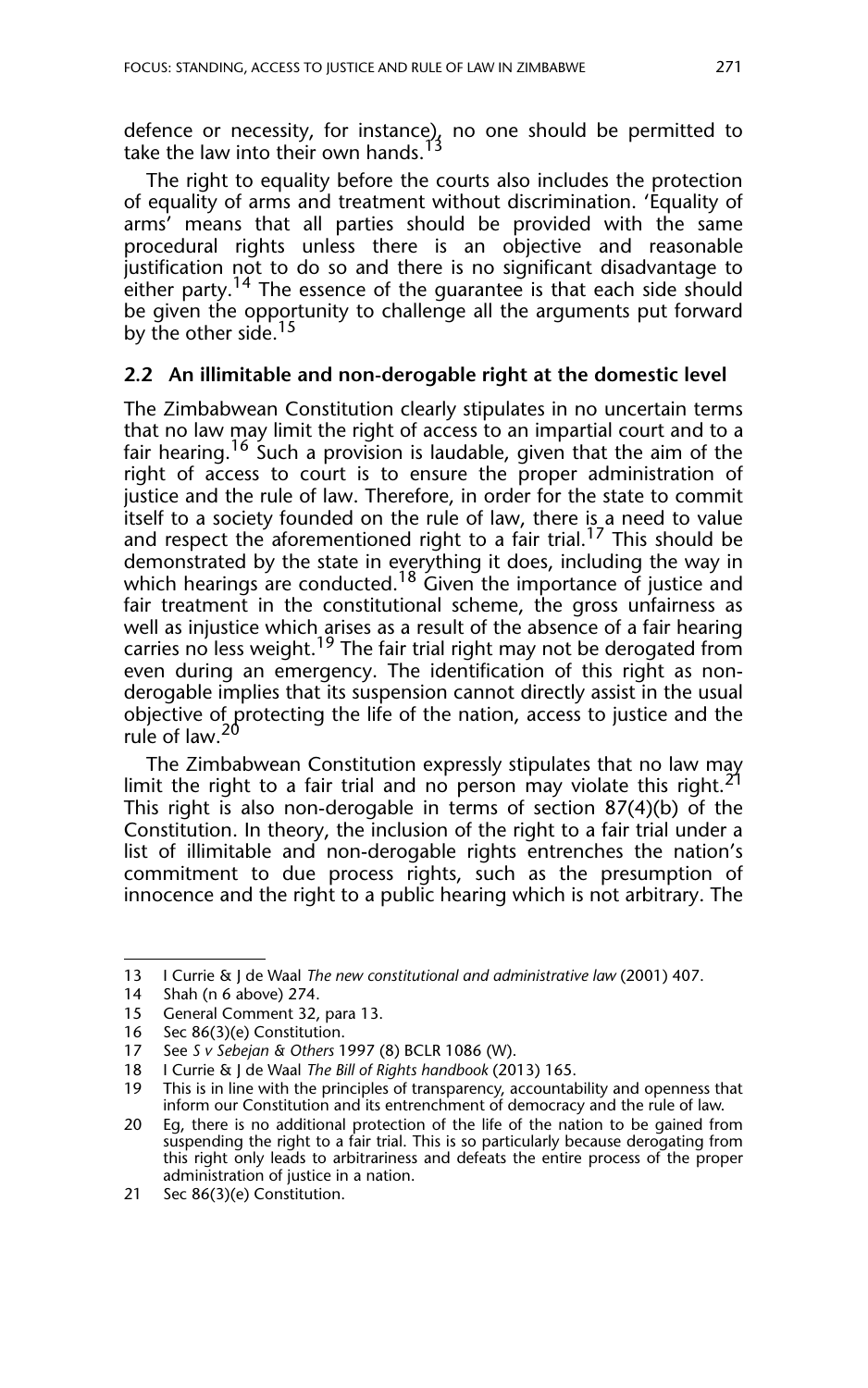Human Rights Committee has previously reiterated that 'deviating from fundamental principles of fair trial, including the presumption of innocence, is prohibited at all times',  $2^2$  thereby underlining the centrality of this right in modern democracies. More importantly, however, the fact that the right to a fair hearing is illimitable and nonderogable underlines the importance of the review powers of the court, the rule of law and the need to avoid ouster clauses at all costs.

## **3 Standing under the Lancaster House Constitution**

According to the Lancaster House Constitution (LHC), only persons directly affected or about to be affected by infringements of rights were entitled to approach the courts for relief. The idea that 'any person acting in their own interests' is entitled to approach the local courts for relief was concretised by the provisions of the now defunct LHC. Section 24(1) of the LHC was designed to promote direct access to the then apex court (the Supreme Court) by any person who alleged that their personal rights had been infringed. Under the LHC, only persons negatively affected by the impugned conduct could institute court proceedings against alleged violators of human rights and the rule of law. Thus, a person could not have *locus standi* unless they were able to demonstrate that a provision of the Declaration of Rights had been contravened in respect of themselves.<sup>23</sup> When seeking direct access to the Constitutional Court, a litigant had to demonstrate that their right(s) had been violated by the impugned law or conduct.<sup>24</sup> It would not suffice that the interests of the person seeking direct access to the Supreme Court had been infringed.<sup>2</sup>

The LHC codified a restrictive approach to standing and prevented civil society organisations, pressure groups and political parties from seeking justice on behalf of marginalised groups. In *United Parties v Minister of Justice, Legal and Parliamentary Affairs and Others*, 26 the applicant, a political party, sought to challenge the constitutionality of  $c$  provisions of the Electoral Act<sup>27</sup> on the basis that these provisions violated the right to freedom of expression as protected in section 20 of the LHC. The relevant provisions of the Act conferred on constituency registrars the right to object to the registration of voters and to refrain from taking any action relating to objections lodged by

25 See *Mhandirwe v Minister of State* 1986 (1) ZLR 1 (S).

<sup>22</sup> Human Rights Committee General Comment 29 'Article 4: Derogations during a state of emergency' CCPR/C/21/Rev.1/Add.11 (2001) 234 para 11.

<sup>23</sup> See *In Re Wood v Hansard* 1995 (2) SA 191 (ZS) 195 and *Chairman of the Public Service Commission & Others v Zimbabwe Teachers Association & Others* 1996 (9) BCLR 1189 (ZS) 1199.

<sup>24</sup> G Linington 'Developing a new Bill of Rights for Zimbabwe: Some issues to consider' in N Kersting (ed) *Constitution in transition: Academic inputs for a new Constitution in Zimbabwe* (2009) 52.

<sup>26 1998 (2)</sup> BCLR 224 (ZS).

<sup>27</sup> Electoral Act (Ch 2:01 of the Laws of Zimbabwe).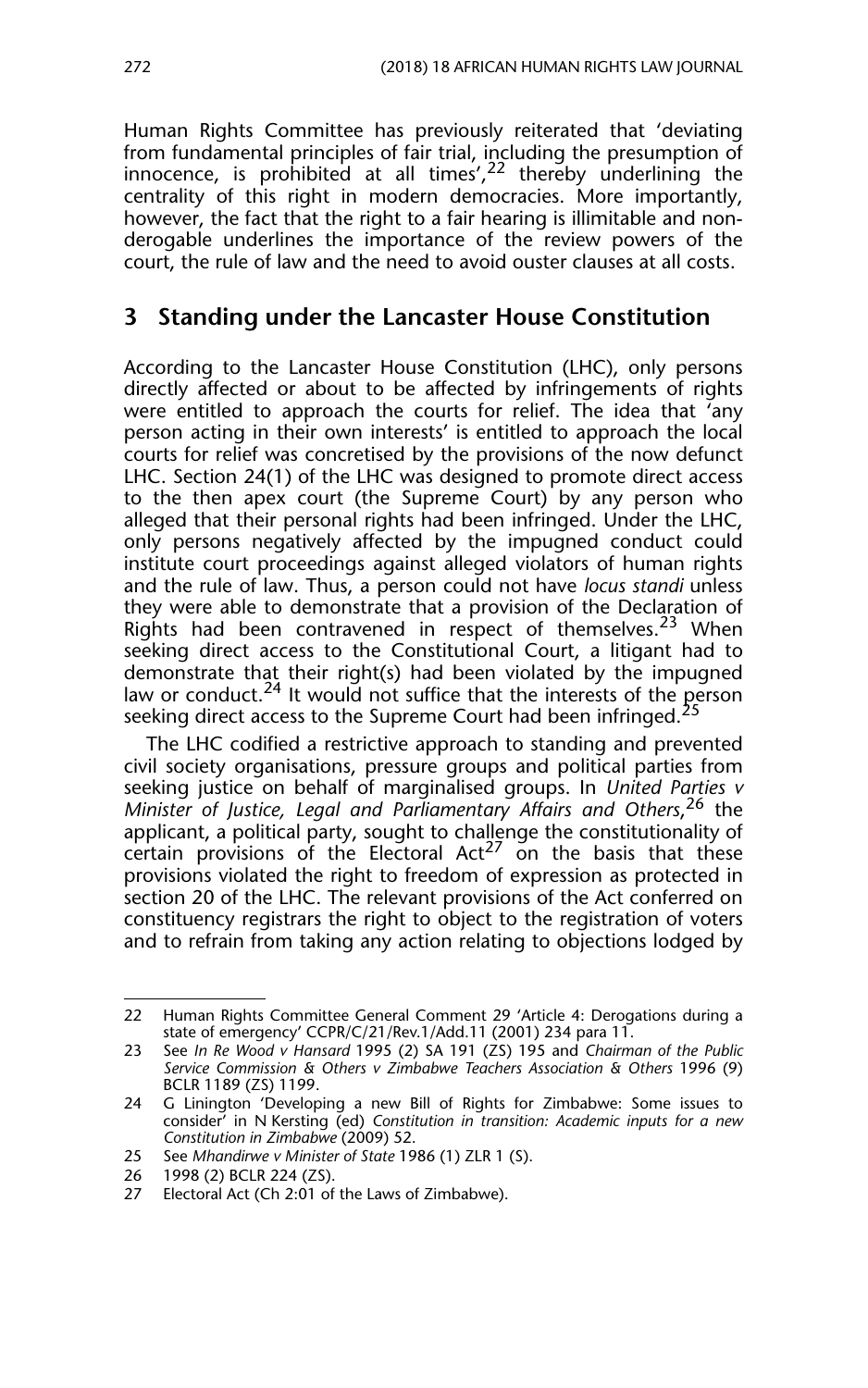the electorate (within a period of 30 days before the polling date) concerning the retention of their names on the voters' roll. The Court held that the political party had no legal standing to challenge the provisions of the Electoral Act. Gubbay CJ (as he then was) held that section 24(1) of the LHC afforded the political party standing only in relation to itself and not on behalf of the general public or anyone  $else.<sup>28</sup>$ 

The Court observed that the provisions in question impacted on the rights and interests of 'voters', not the political party to which they belong, and denied the political party the standing 'to carry the torch for claimants and voters generally'.<sup>29</sup> This restrictive reading of the applicable provisions has been correctly criticised, with some scholars arguing that since 'the applicant alleged a contravention affecting the public (with him being a member thereof)', they were entitled 'to mount a constitutional challenge on the basis of his rights having been contravened. It is not self-evident that where a person is being affected as part of a ... group, he has not been affected personally.<sup>30</sup> It would also appear that even if the Court was correct in refusing the applicant (a political party) standing, it should have seized the opportunity and clarified 'the important issue of "public interest" litigation then recognised in other jurisdictions'. In this case, the restrictive reading of provisions governing standing prevented the Court from deciding on the constitutionality of the impugned provisions and, therefore, limited the application of the substantive element of the rule of law.

Regardless of the restricted nature of standing provisions under the LHC, the Supreme Court later developed some flexibility in human rights litigation and expanded its capacity to hear cases that were brought before it in the public interest.<sup>31</sup> *In Catholic Commission for Justice and Peace in Zimbabwe v Attorney-General & Others*, 32 a human rights organisation brought an application to prevent the execution of certain prisoners on death row on the basis that the sentences had been rendered unconstitutional by virtue of the lengthy delay in carrying out the sentences. One of the questions to be determined by the Court was whether the organisation had *locus standi* to act on behalf of the prisoners. The Court observed that the organisation's 'avowed objects' were 'to uphold human rights, including ... the right to life', and that it was 'intimately concerned with the protection and preservation of the rights and freedoms granted to persons in

<sup>28</sup> *United Parties v Minister of Justice* (n 26 above) 227.

<sup>29</sup> *United Parties v Minister of Justice* 229.

L Madhuku 'Constitutional interpretation and the Supreme Court as a political actor: Some comments on *United Parties v Minister of Justice, Legal and Parliamentary Affairs'* (1998) 10 *Legal Forum* 48 52.

<sup>31</sup> See *Zimbabwe Teachers Association & Others v Minister of Education* 1990 (2) ZLR 48 (HC) 52-53.

<sup>32 1993 (1)</sup> ZLR 242 (S).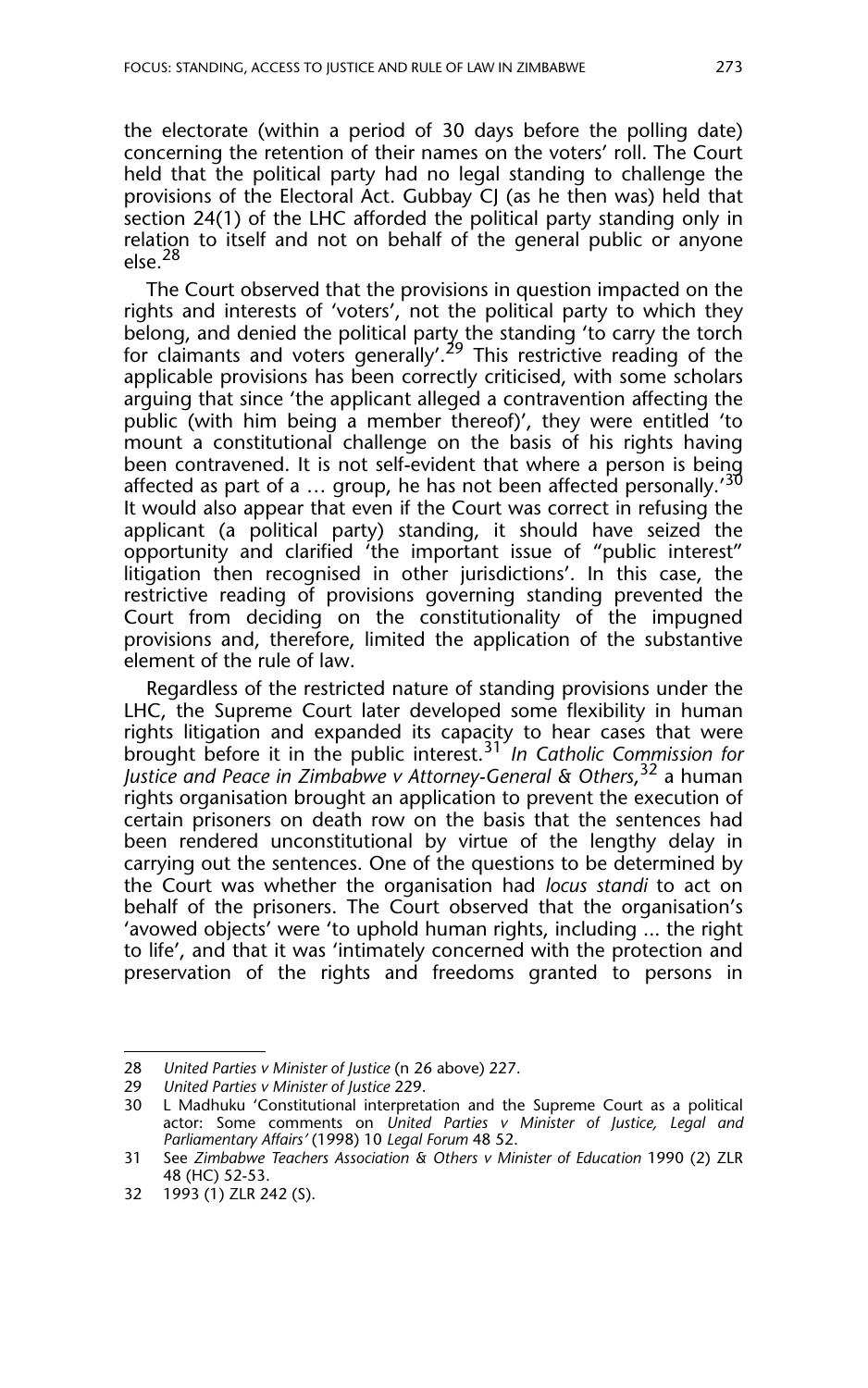Zimbabwe by the Constitution'.<sup>33</sup> Gubbay CJ, for the Court, held as follows: $34$ 

It would be wrong ... for this Court to fetter itself by pedantically circumscribing the class of persons who may approach it for relief to the condemned prisoners themselves; especially as they are not only indigent but, by reason of their confinement, would have experienced practical difficulty in timeously obtaining interim relief from this Court.

Unfortunately, progressive court decisions constituted exceptions to the widespread denial of *locus standi* at the time they were decided. However, they laid the groundwork for access to court and justice by indigent individuals or groups without the legal knowledge and fiscal capacity to institute court proceedings.

However, later cases would restrict access to justice and the rule of law by preventing the leading opposition candidate from mounting constitutional challenges against laws governing presidential elections. In *Tsvangirai v Registrar-General of Elections*, 35 the applicant argued that the Electoral Act (Modification) Notice,<sup>36</sup> published three days before the 2002 presidential election by the President (the laws restricted postal voting to only members of the uniformed forces) violated his rights to protection of law and freedom of expression as envisaged by the LHC. In his dissent, Sandura JA took a different route and underscored the fact the he would have given the applicant standing in order to promote human rights, access to justice and the rule of law.<sup>37</sup> To this end, he made the following remarks:  $38$ 

Quite clearly, the entitlement of every person to the protection of the law, which is proclaimed in section 18(1) of the Lancaster House Constitution, embraces the right to require the legislature ... to pass laws, which are consistent with the Constitution. If, therefore, the legislature passes a law, which is inconsistent with the Declaration of Rights, any person who is adversely affected by such a law has the *locus standi* to challenge the constitutionality of that law by bringing an application directly to this Court in terms of section 24(1) of the Constitution. Thus, in the present case, the applicant had the right to demand that the presidential election be conducted in terms of the Electoral Law passed by Parliament as required by section 28(4) of the Constitution. In the circumstances, he had the right to approach this Court directly in terms of section 24(1) of the Constitution and had the *locus standi* to file the application.

<sup>33</sup> *Catholic Commission for Justice and Peace in Zimbabwe v Attorney-General* 1993 (4) SA 239 (ZS) 246H.

<sup>34</sup> *Catholic Commission* (n 3 above) 246H-247A. See also G Feltoe 'The standing of human rights organisations and individuals to bring or be parties to legal cases involving issues of human rights' (1995) 7 *Legal Forum* 12.

<sup>35 [2002]</sup> ZWSC 20.

<sup>36</sup> Statutory Instrument 41D of 2002.

<sup>37</sup> For comparative academic scholarship, see GN Okeke 'Re-examining the role of *locus standi* in the Nigerian legal jurisprudence' (2013) 6 *Journal of Politics and Law* 209-210, where the author argues that provisions governing standing should not be used as an overly restrictive weapon for 'narrowing the road to litigation'.

<sup>38</sup> *Tsvangirai* (n 35 above).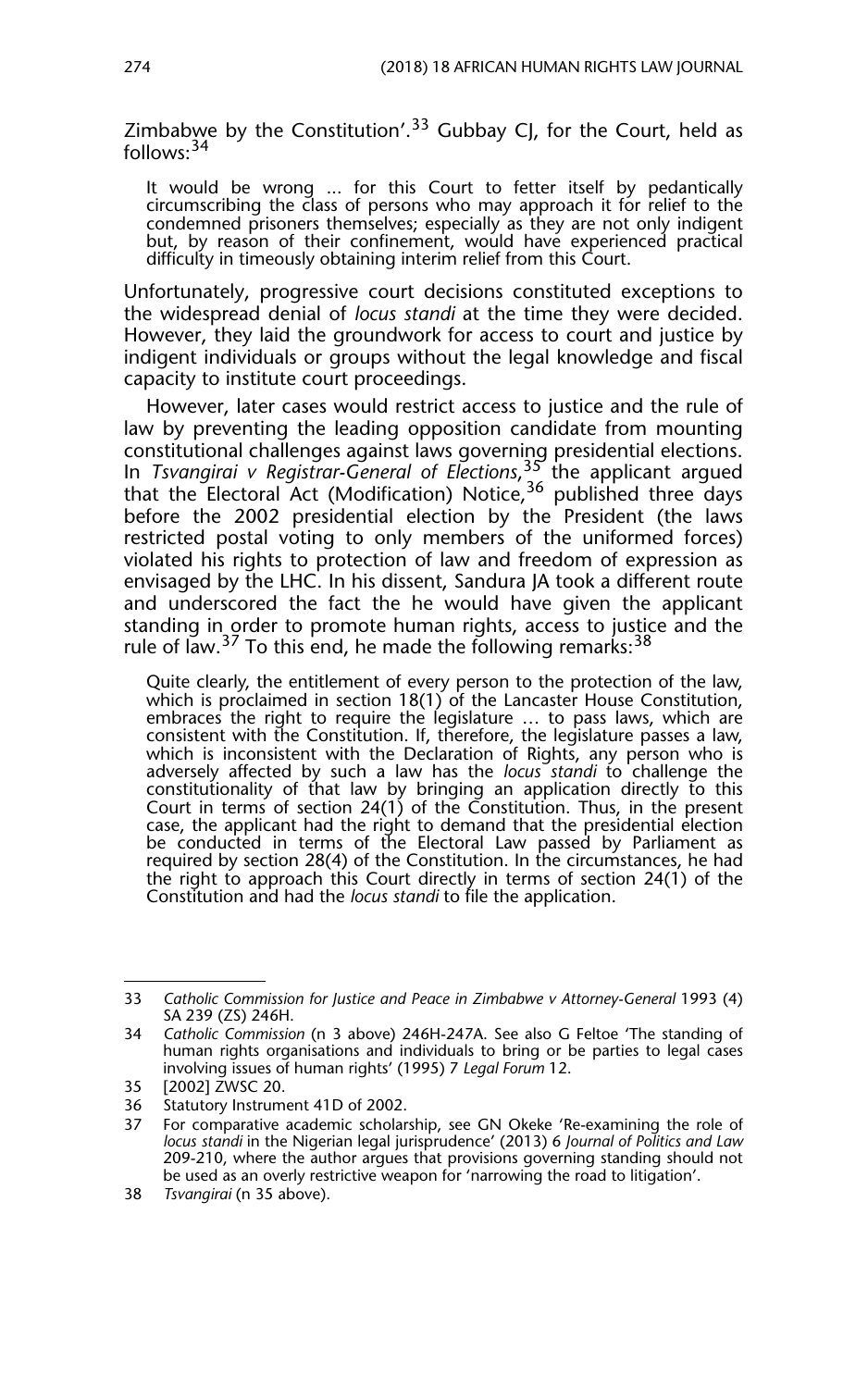The majority's decision in this case has been largely criticised for both denying a candidate in the election the right to challenge laws which directly affected the manner in which the election had been conducted and fleshing out a very narrow approach to standing.<sup>39</sup> In the case of *Capitol Radio (Pvt) Ltd v Broadcasting Authority of* Zimbabwe,<sup>40</sup> the Court denied the applicant access to court on the ground that it was not licensed in terms of the relevant Act.<sup>41</sup> The Court failed to protect the applicant's rights which were allegedly being violated by the Broadcasting Services Act. In the view of the Court, the applicant had to submit to the impugned legislation before challenging its unconstitutionality. This approach violated the rule of law and access to justice in that, if the legislation were to be found to be unconstitutional, the Court would have denied the litigant a remedy where, in fact, one existed. Chiduza and Makiwane, after having conducted an extensive analysis of key cases that were decided before the adoption of the current Constitution, make the following findings:<sup>42</sup>

The narrow interpretation of the rules of standing adopted by the judiciary became an impediment to human rights litigation in Zimbabwe. It limited litigants' right to access courts for the protection of their fundamental rights and freedoms. In an effort to improve human rights litigation and access to justice, the new constitutional dispensation in Zimbabwe, with great influence from the South African legal system, has adopted a more liberal approach to standing.

These remarks provide a useful background against which to analyse the various ways in which the new Constitution has enhanced access to court or justice, human rights and the rule of law in Zimbabwe.

## **4 Standing under the new Constitution**

The current Constitution follows the South African model and broadens the number of persons who are entitled to bring rights or interests-based claims for determination by the local courts. As indicated earlier, these include any person acting in their own interests; any person acting on behalf of another person who cannot act for themselves; any person acting as a member or in the interests of a group or class of persons; any person acting in the public interest; and any association acting in the interests of its members. The stipulated categories of persons may approach a court alleging that a fundamental right or freedom protected in the Constitution has been, is being or is likely to be infringed by the impugned law or conduct.

<sup>39</sup> A de Bourbon 'Human rights litigation in Zimbabwe: Past, present and the future' (2003) 3 *African Human Rights Law Journal* 195 201.

<sup>40 [2003]</sup> ZWSC 65.

<sup>41</sup> Broadcasting Services Act (Ch 12:06 of the Laws of Zimbabwe).

<sup>42</sup> L Chiduza & P Makiwane 'Strengthening *locus standi* in human rights litigation in the new Zimbabwean Constitution' (2016) 19 *Potchefstroom Electronic Law Journal* 1 9.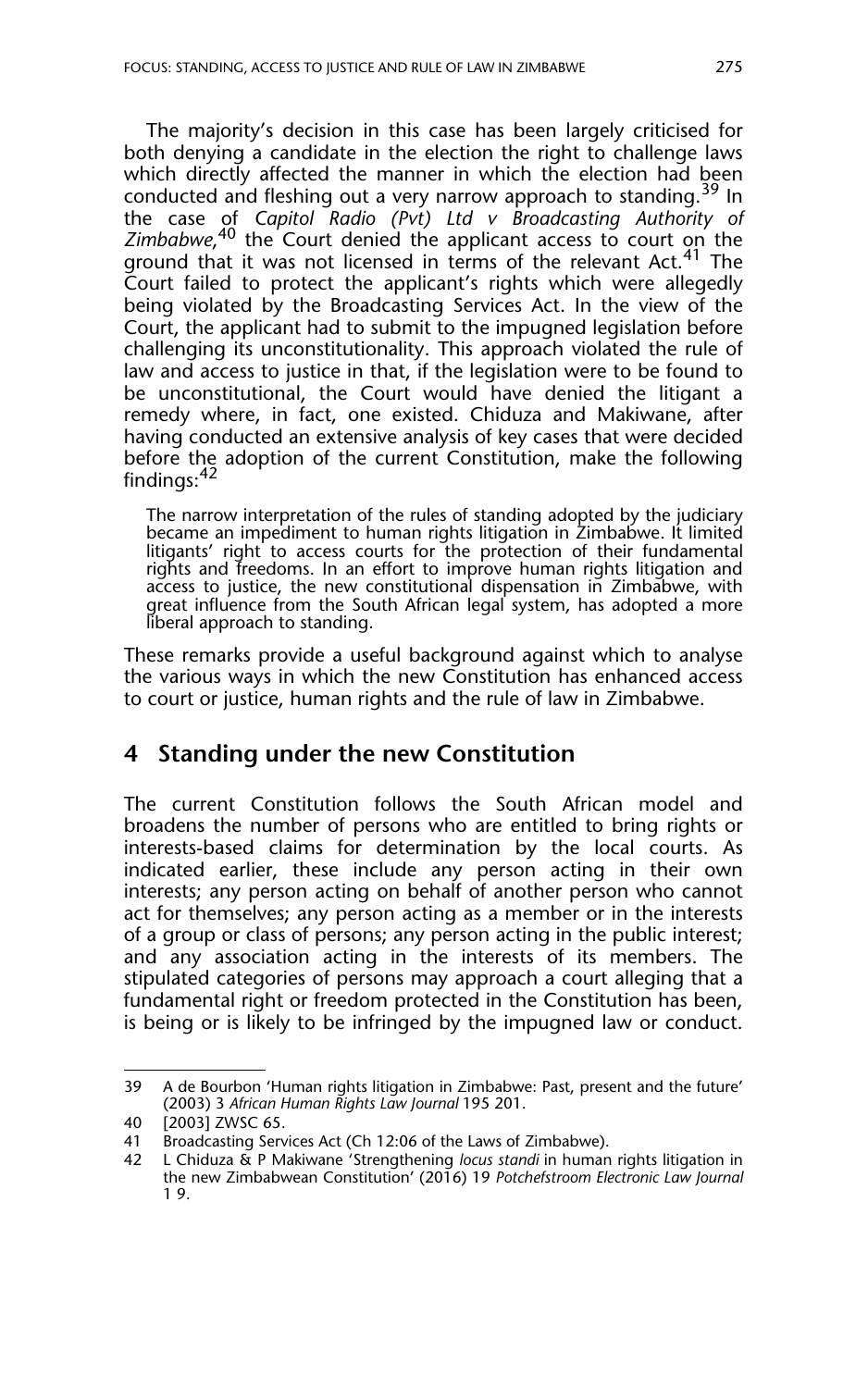This section discusses in detail the standing of each person; the circumstances under which each of these groups can vindicate human rights; and the extent to which the Constitution liberalises *locus standi* to enhance access to justice by marginalised groups.

#### **4.1 Any person acting in their own interests**

The idea that persons acting in their own interests are entitled to approach the courts for relief mirrors the common law principle that only persons who are directly affected by the matter to be considered by the court have a right to seek a remedy before it. However, it has been suggested that the term 'interest' is 'wide enough' and includes, for example, instances where a trustee seeks to maintain the value of a property.<sup>43</sup> An argument may be made that the term 'acting in their own interests' has a wider meaning under the Constitution than it had at common law. This view has support from the majority decision in *Ferreira v Levin NO & Others,*44 where the majority of the Court denied Ackermann J's claim that the interest referred to must relate to the vindication of the constitutional rights of the applicant and no other person.<sup>45</sup> Chaskalson P, as he then was, emphasised that the Court would adopt a broader interpretation of the term 'sufficient interest', and indicated that the person bringing the claim should not necessarily be the person whose rights have been infringed.<sup>46</sup> He insisted that '[t]his would be consistent with the mandate given to [the] Court to uphold the Constitution and would serve to ensure that constitutional rights enjoy the full measure of the protection to which they are entitled'.47 The application for relief need not relate to the constitutional rights of the plaintiff, but may relate to the constitutional rights or interests of other persons.<sup>48</sup>

Section 85(1)(a) of the Constitution embodies the common law rule that the person claiming the right to approach the court must show on the facts that he or she seeks to vindicate his or her own interests adversely affected by an infringement of a fundamental right or freedom.<sup>49</sup> The infringement must be in relation to the affected person as the victim, or there must be harm or injury to his or her own interests directly arising from the infringement of a fundamental right or freedom of another person. There must be a direct relationship between the person who alleges that a fundamental right

<sup>43</sup> *Van Huyssteen v Minister of Environmental Affairs and Tourism* 1996 (1) SA 283.

<sup>44 1996 (1)</sup> SA 984 (CC).

<sup>45</sup> For this narrow approach to standing, see *Ferreira v Levin* (n 44 above) para 38 and for a critique of this narrow approach, see O'Regan J's judgment in the same case, especially para 226.

<sup>46</sup> *Ferreira v Levin* (n 44 above) paras 163-168.

<sup>47</sup> *Ferreira v Levin* para 165.

<sup>48</sup> See *Port Elizabeth Municipality v Prut NO & Another* 1996 (4) SA 318 (E) 324H-325J.

<sup>49</sup> See *Mudzuru & Another v Minister of Justice, Legal and Parliamentary Affairs & Others* CCZ 12/15 8-9.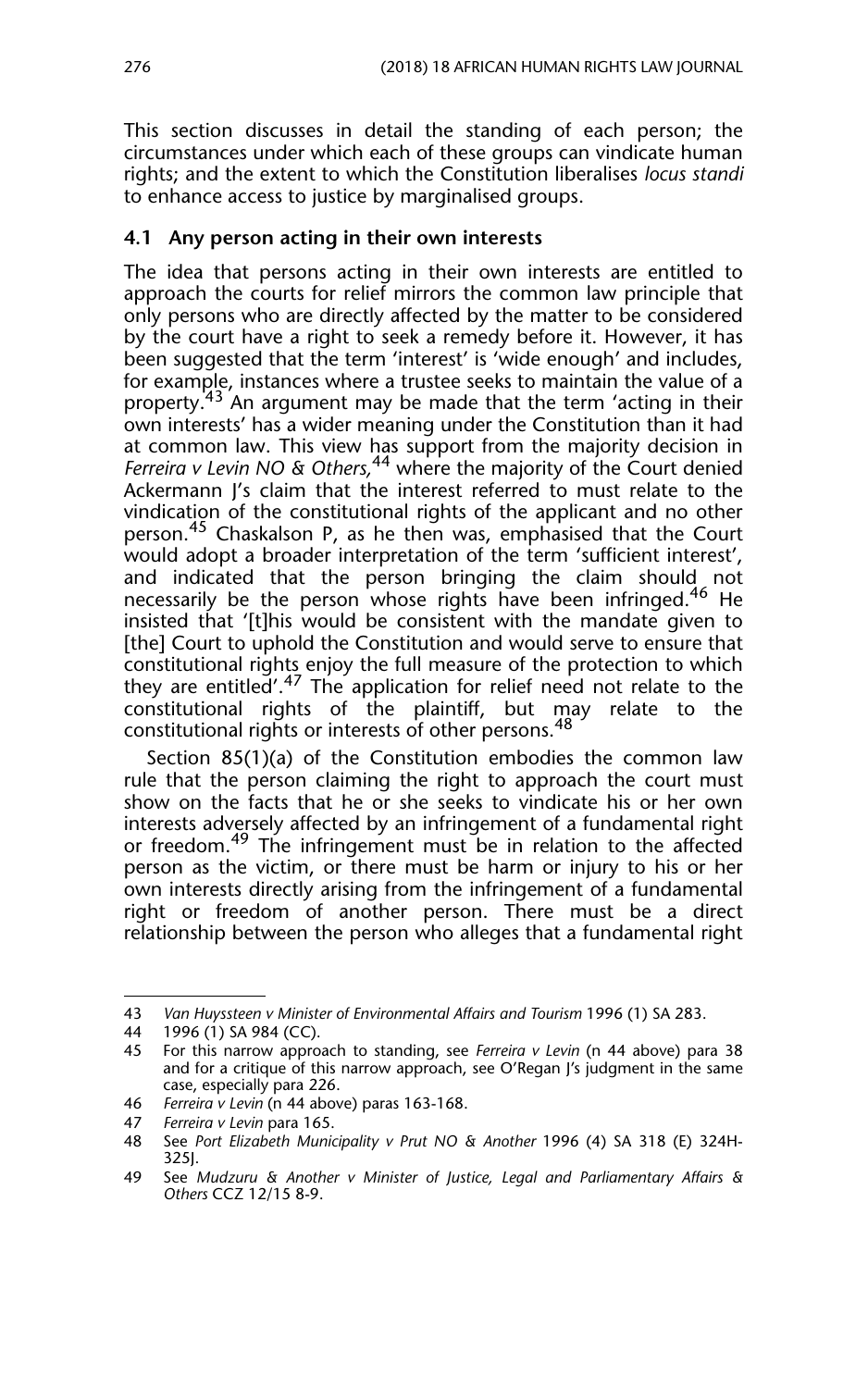has been infringed and the cause of action. The shortcomings of this rule prompted Chidyausiku CJ, in *Mawarire v Mugabe NO & Others,*<sup>50</sup> to make the following remarks:<sup>51</sup>

Certainly this Court does not expect to appear before it only those who are dripping with the blood of the actual infringement of their rights or those who are shivering incoherently with the fear of the impending threat which has actually engulfed them. This Court will entertain even those who calmly perceive a looming infringement and issue a declaration or appropriate order to stave the threat, more so under the liberal post-2009 requirements.

It appears as if Chidyausiku CJ was mainly concerned with the fact that the traditional approach to standing only served a litigant who had suffered an infringement of their rights or who had faced an imminent threat to their rights. This approach had to be broadened to include 'even those who calmly perceive a looming infringement' in order to fulfil the constitutional imperative that any person alleging that a right 'has been, is being or is likely to be infringed' is entitled to approach the courts for relief. Yet, the main threat to access to justice has been the fact that the categories of persons entitled to approach the courts for a remedy have been limited under the traditional rules governing standing.

#### **4.2 Any person acting on behalf of another person who cannot act for themselves**

The Constitution confers on 'any person' the authority to seek redress 'on behalf of another person who cannot act for themselves'. To claim relief based on this ground, the applicant usually should demonstrate why the person whose rights are adversely affected is not able to personally approach the court, and should also show that the person in question would have instituted proceedings if they were in a position to do so. Detained persons constitute one category of persons who are usually incapable of acting for themselves. Under section 24(1) of the LHC, any person could seek redress on behalf of detained persons. The same applies to the very young or mentallychallenged persons who lack the capacity to litigate before the courts. Given that it was widely accepted, even under the LHC, that another person could institute court proceedings on behalf of persons who could not do so on their own behalf, it is not necessary to discuss the relevant provisions in detail as the current Constitution essentially codifies what had already been common practice under the LHC.

<sup>50</sup> CCZ 1/2013.

<sup>51</sup> *Mawarire v Mugabe* (n 50 above) 8.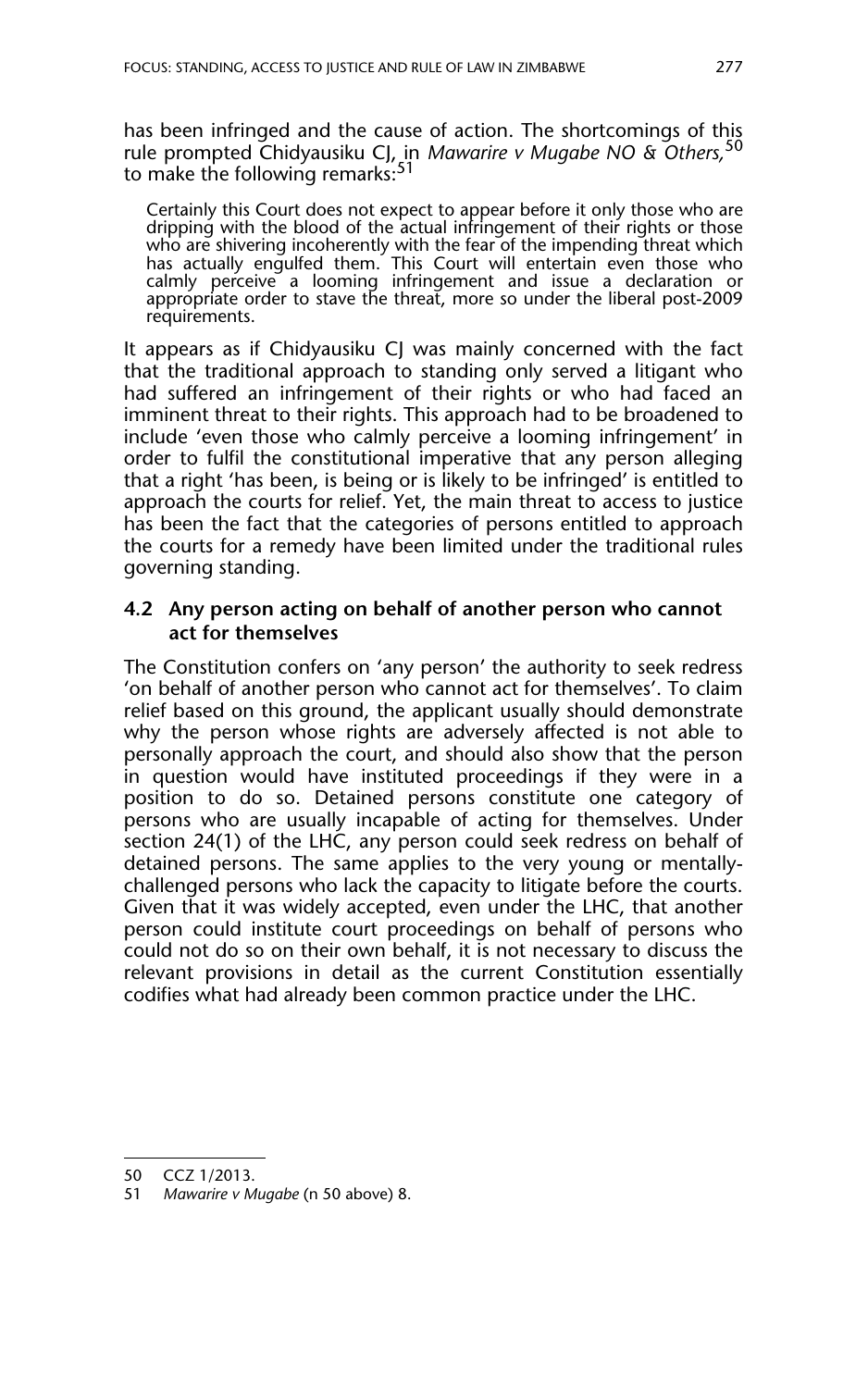#### **4.3 Any person acting as a member, or in the interests of, a group or class of persons**

Members of groups or persons acting in the interests of a group have the legal competence to represent such groups in class actions. Section 85(1)(c) of the Constitution underlines the importance of class action and seeks to avoid the proliferation of separate court proceedings by litigants who are collectively affected by the conduct of a defendant. To constitute a class action, the defendants must have the same cause of action. Local courts have confirmed the importance of class actions and the role they play in enhancing access to court by people who are similarly negatively affected by the impugned law or conduct. In *Law Society & Others v Minister of Finance,*<sup>52</sup> the Law Society sought to challenge the constitutionality of a withholding tax that would affect practising lawyers as a group. Counsel for the respondents objected, arguing that the Law Society did not have *locus standi*. McNally JA, in his usual clarity, remarked that the Supreme Court would take a broad view of *locus standi* generally, especially given that the Class Action Act was not yet in force, and that he was not under a legal obligation to make an order that would hinder the development of class actions.<sup>53</sup>

The judge of appeal held that the applicant had standing, especially given that the applicant had statutory empowerment to involve itself in proceedings of this nature.<sup>54</sup> The judge partly relied on the provisions of the Legal Practitioners Act, (Chapter 27:07), particularly section 53, which provides that one of the objects of the Law Society is 'to employ the funds of the Society in obtaining or assisting any person to obtain a judicial order, ruling or judgment on a doubtful or disputed point of law where the Council of the [Law] Society deems it necessary or desirable in the interests of the public'.<sup>55</sup> As such, the Law Society had a real and substantial interest in the proceedings.

Matters relating to representative actions have also arisen in the context of labour-related disputes. In *Makarudze & Another v Bungu &* Others;<sup>56</sup> the Harare High Court had to determine whether other members of a trade union had *locus standi* to initiate proceedings for the removal of the president of the union on the basis that the president, having been dismissed by the employer, had legally ceased to be a member of the union. Mafusire J held that the 'court will be slow to deny *locus standi* to a litigant who seriously alleges that a state of affairs exists, within the court's area of jurisdiction, where someone in [a] position of authority, power or influence, abuses that position to

<sup>52 2000 (2)</sup> BCLR 226 (ZS).

<sup>53</sup> *Law Society* (n 52 above) 243B-C. McNally JA indicated that he was following the Chief Justice's line of thought in *Catholic Commission for Justice and Peace in Zimbabwe v Attorney-General & Others* 1993 9(1) ZLR 242 (S) 205A-E.

<sup>54</sup> *Law Society* (n 52 above) 243B-C*.*

<sup>55</sup> As above*.*

<sup>56</sup> HH 08-15.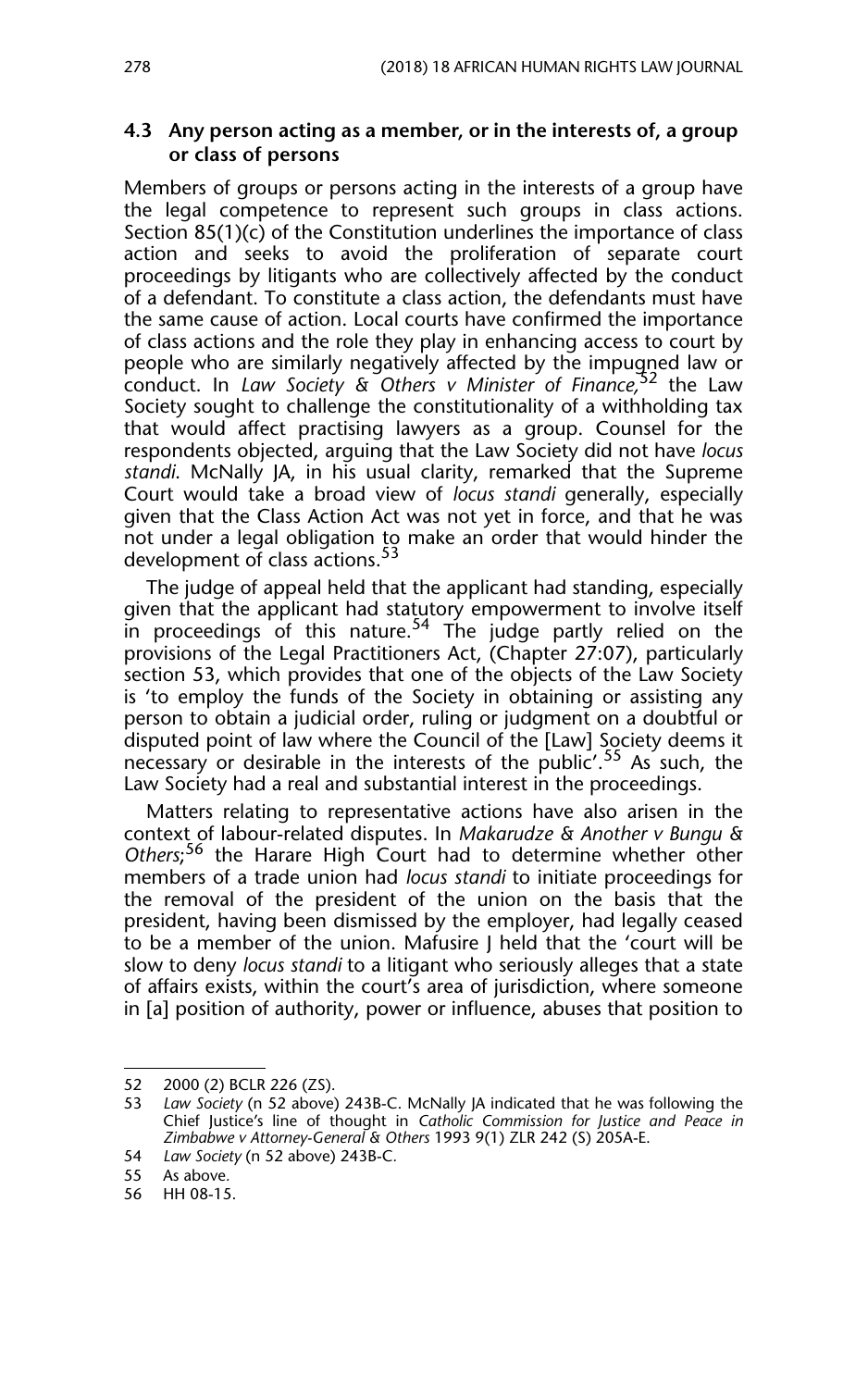the detriment of members or followers'.<sup>57</sup> The Court held that it was beyond doubt that the applicants 'had a direct and substantial interest in the management of the affairs of the Union [and that] they [had] demonstrated a sufficient connection to the subject-matter of their complaint'.<sup>58</sup> In the words of the Court, '[i]f an alien, in the sense of someone having lost the capacity to remain a member of the union, let alone of Excom, continued to cling onto that position, then a member or members of the union, individually or collectively, would certainly have the right, power and authority to approach the courts for relief'.<sup>59</sup> On the whole, domestic courts have indicated that they are prepared to allow groups of persons similarly affected by the conduct or law complained of, to initiate court proceedings, individually or collectively, to advance the interests of the group.

#### **4.4 Any person acting in the public interest**

In public interest litigation, the central question is whether the challenged law or conduct has the effect of adversely impacting on the community or a segment thereof. It is not material that the impugned law or conduct affects the interests of a significant segment of society. Where, however, the fundamental rights and freedoms of any of the vulnerable or disadvantaged group are negatively affected by the challenged law, the courts will most likely ground standing in the public interest clause.<sup>60</sup> In *Ferreira v Levin*,<sup>61</sup> the South African Constitutional Court set out the criteria for determining whether a matter is 'genuinely in the public interest'. O'Regan J held as follows:<sup>62</sup>

Factors relevant to determining whether a person is genuinely acting in the public interest will include considerations such as: whether there is another reasonable and effective manner in which the challenge can be brought; the nature of the relief sought and the extent to which it is of general and prospective application; and the range of persons or groups who may be directly or indirectly affected by any order made by the Court and the opportunity that those persons or groups have had to present evidence and argument to the Court.

These findings were reinforced in *Lawyers for Human Rights v Minister of Home Affairs,*63 where the same Court added the degree of the vulnerability of the people affected; the nature of the right said to be infringed; and the consequences of the infringement of the right as crucial elements to be considered.64 These criteria ensure that only cases that are genuinely intended to promote the public interest are

<sup>57</sup> *Makarudze* (n 56 above) 7.

<sup>58</sup> As above.

<sup>59</sup> As above.

<sup>60</sup> *Mudzuru* (n 49 above) 18.

<sup>61</sup> *Ferreira v Levin* (n 44 above).

<sup>62</sup> *Ferreira v Levin* para 234.

<sup>63 2004 (4)</sup> SA 125 (CC).

<sup>64</sup> *Lawyers for Human Rights* (n 63 above) paras 16-18.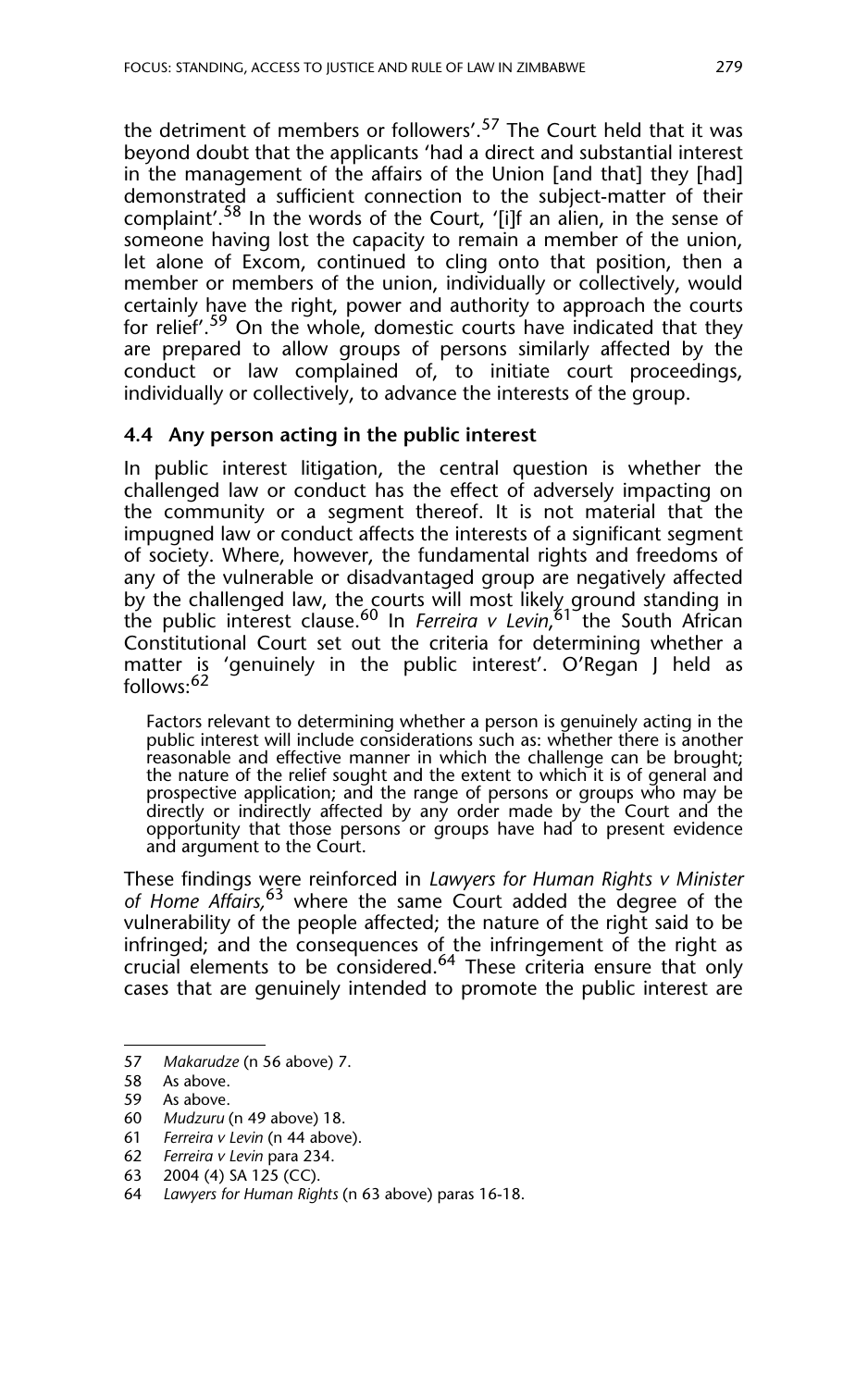entertained by our courts and to distinguish such cases from those intended to advance private or political or publicity interests.<sup>65</sup> Public interest litigation does not only promote human rights, but also enhances the rule of law by ensuring that the majority of cases are decided based on the merits and not on mere technicalities or a failure to comply with procedural formalities. It requires courts to proceed to the substance of the application, to apply the relevant rules of law and to determine whether or not these rules have been violated by the impugned law or conduct.

Public interest litigation has a long history in Zimbabwe, and a number of pre- and post-independence judicial decisions have dealt with circumstances in which public and private bodies may institute proceedings in the public interest.<sup>66</sup> For them to justify their appearance before the court in the public interest, the petitioner has to demonstrate that the interest at stake involves a large number of victims so as to constitute the public interest. As Makarau J put it, '[t]he parties to the dispute and the nature of the dispute [must be] such as to place the litigation in the public domain'.<sup>67</sup> For instance, litigation to protect the environment may be pursued in the public interest. In *Deary NO v Acting President & Others*, 68 a public body that had brought an application on behalf of the citizens of the then Rhodesia against the colonial government alleged that it had standing based on the public interest. Although the applicant is cited as Deary, the application was brought by the Catholic Commission for Justice and Peace, a non-governmental organisation (NGO) seeking to protect the rights of the citizenry. The *locus standi* of the applicant was objected to, and it was initially contended that the application had been brought for purely political reasons and was vexatious. In holding that the applicant was properly before the court, Beck I made the following remarks:<sup>69</sup>

It must be said from the outset that the Court will be slow indeed to deny *locus standi* to an applicant who seriously alleges that a state of affairs exists within the court's area of jurisdiction, whereunder people have been or about to be, and will continue to be unlawfully killed ... The non-frivolous allegation of a systematic disregard for so precious a right as the right to life is an allegation of an abuse so intolerable that the court will not fetter itself by pedantically circumscribing the class of persons who may request the relief of these interdicts.

<sup>65</sup> See AK Abebe 'Towards more liberal standing rules to enforce constitutional rights in Ethiopia' (2010) 10 *African Human Rights Law Journal* 407-414.

<sup>66</sup> See generally *Law Society of Zimbabwe v Minister of Justice, Legal and Parliamentary Affairs & Another* 16/06; *Capital Radio (Private) Limited v Broadcasting Authority of Zimbabwe & Others* SC 128/02*; Law Society & Others v Minister of Finance* 1999 (2) ZLR 231 (S); *Ruwodo v Minister of Home Affairs & Others* 1995 (1) ZLR 227 (S); *In re Wood & Another* 1994 (2) ZLR 155 (S).

<sup>67</sup> *The Zimbabwe Stock Exchange v The Zimbabwe Revenue Authority* HH 120-2006 6.

<sup>68 1979</sup> ZLR 200 (S); see also *Catholic Commission for Justice and Peace in Zimbabwe v Attorney-General & Others* 1993 (1) ZLR 242 (S).

<sup>69</sup> *Deary* (n 68 above) 203A-B.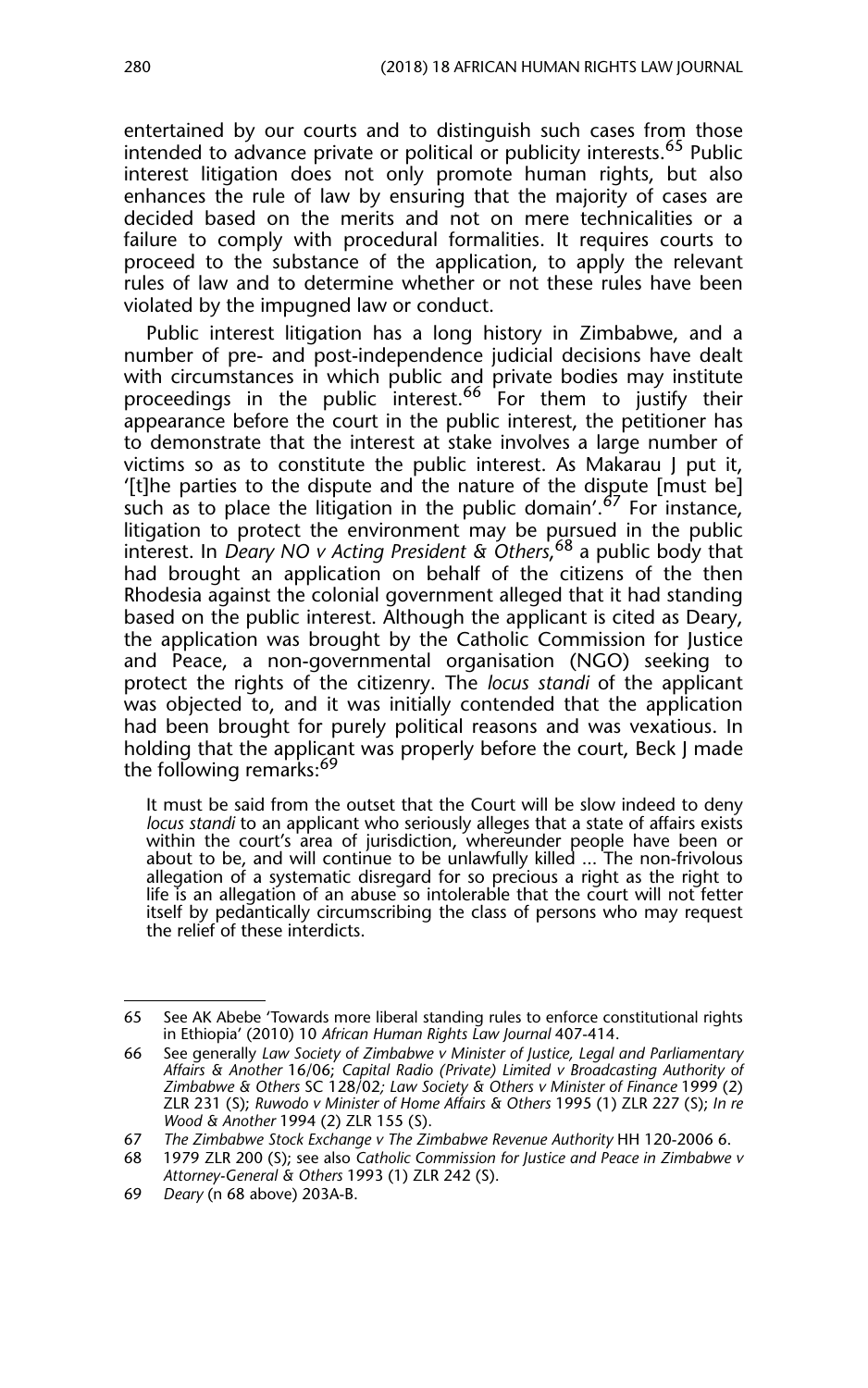The nature of the right plays an important role in determining the extent to which a court is prepared to entertain matters brought before it in the public interest. As the above remarks suggest, where the right allegedly infringed by the impugned conduct is 'so precious' and compelling that its violation would negatively impact on the enjoyment of other constitutional rights and freedoms, courts should not limit their powers to entertain cases simply because the plaintiff is not directly affected by the impugned conduct. In *Mudzuru & Another v Minister of Justice, Legal and Parliamentary Affairs & Others*, 70 two young girls who had left school after having fallen pregnant sought to challenge the constitutional validity of the statutory provisions allowing girls of a particular age to marry before attaining majority status. Counsel for the applicants conceded that the applicants were not victims of the alleged infringements of the fundamental rights of girl children involved in early marriages since they had attained the age of majority. The Constitutional Court dismissed as 'erroneous' the respondents' contention that the applicants lacked standing under section 85(1)(d) of the Constitution. The Court held: $71$ 

The argument that the applicants were not entitled to approach the court to vindicate the public interest in the well-being of children protected by the fundamental rights of the child enshrined in s 81(1) of the Constitution, overlooked the fact that children are a vulnerable group in society whose interests constitute a category of public interest.

Thus, public interest litigation becomes a mechanism designed to ensure that vulnerable groups in society are fully protected.

The bulk of human rights violations negatively affect not only individuals, but also families and communities. While it may, in some cases, be difficult to identify particular individuals affected by the infringement of rights, it is obvious in the majority of contested cases that the disputed legislation or conduct violates human rights and the rule of law. Public interest litigation enables lawyers and NGOs to expose and challenge human rights violations in instances where there is no identifiable person or determinate groups of persons directly negatively affected by the disputed legislation or conduct. This line of reasoning is applied in the *Mudzuru* case, where Malaba DCJ makes the following remarks: $\frac{72}{7}$ 

Section 85(1)(d) of the Constitution is based on the presumption that the effect of the infringement of a fundamental right impacts upon the community at large or a segment of the community such that there would be no identifiable persons or determinate class of persons who would have suffered legal injury. The primary purpose of proceedings commenced in terms of  $s$  85(1)(d) of the Constitution is to protect the public interest adversely affected by the infringement of a fundamental right. The effective

<sup>70</sup> CCZ 12/15.

<sup>71</sup> *Mudzuru* (n 49 above) 11-12.

<sup>72</sup> *Mudzuru* 12. For comparative jurisprudence, see *Registered Trustees of the Socio-Economic Rights and Accountability Project (SERAP)* ECW/CCJ/APP/0808, 27 October 2009, para 34.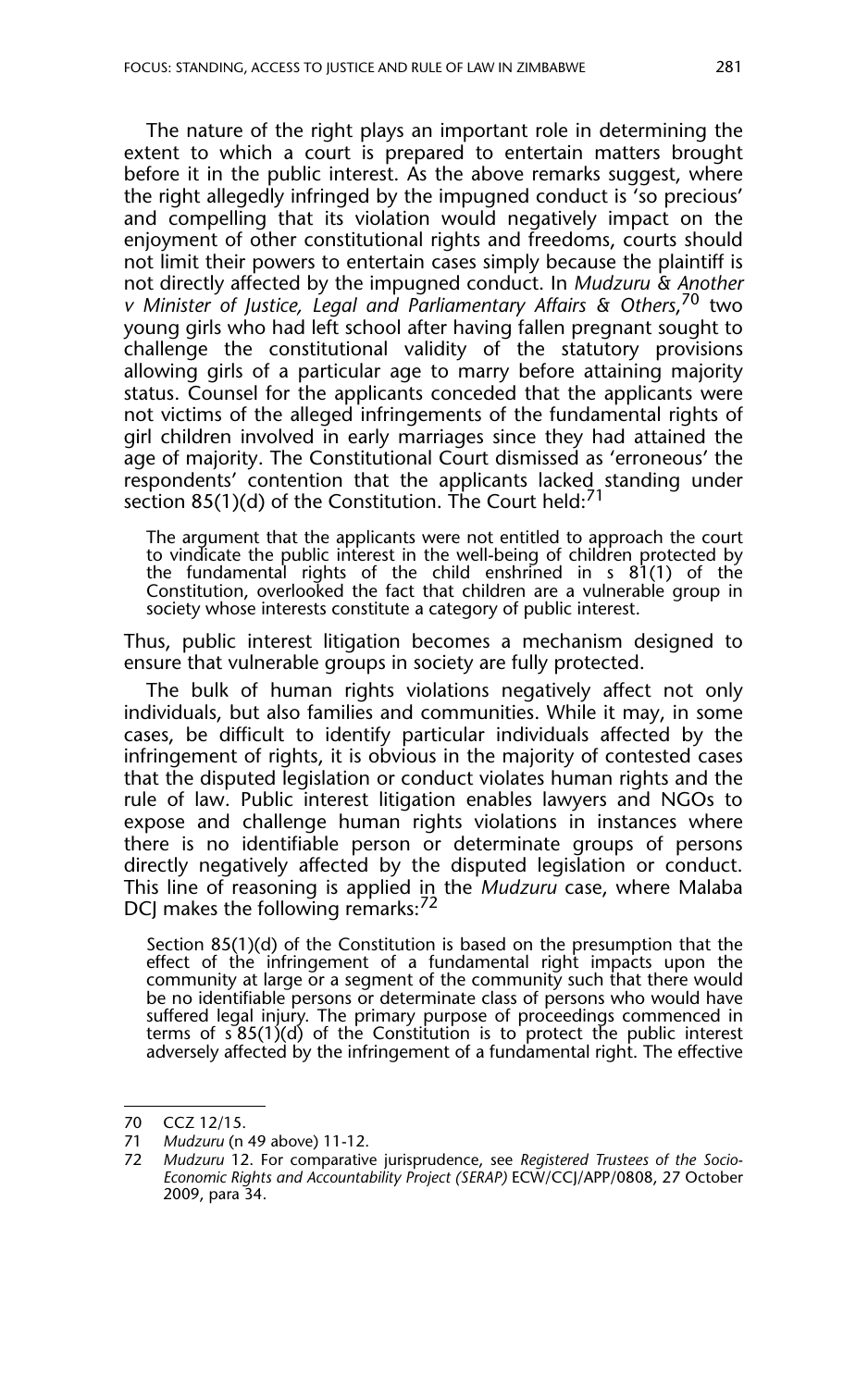protection of the public interest must be shown to be the legitimate aim or objective sought to be accomplished by the litigation and the relief sought.

In countries where victims of human rights violations are often too poor to seek a remedy, the significance of civil society intervention and, therefore, the need to broaden standing rules cannot be underestimated.<sup>73</sup> Public interest litigation allows courts to entertain matters they would not entertain if they were to follow the technical rules and procedural formalities historically governing *locus standi*. According to Olowu, 'it is important for the effective protection of human rights … to achieve liberal and wider access to court for social action and public interest litigation'.<sup>74</sup> Requiring the plaintiff to demonstrate a personal interest 'over and above' those of the general public unnecessarily limits the jurisdiction of domestic courts, the usefulness of public interest litigation and marginalised people's rights to the provision of goods and services. More importantly, public interest litigation enables courts to proceed to the merits of the parties' arguments instead of focusing on whether or not the plaintiff has suffered any injury from the impugned conduct. This allows courts to make determinations on the validity of legal rules and, in the process, promote the rule of law.

#### **4.5 Any association acting in the interests of its members**

Section 85(2)(e) of the Constitution confers on 'any association acting in the interests of its members' the capacity to seek relief on behalf of its members. There has been little development of the law governing the standing of associations in domestic courts. More importantly, however, the Constitution does not refer to 'incorporated associations', thereby leaving room for unincorporated associations to approach the courts for relief. This is important, specifically in Zimbabwe, where the rise of the informal sector (employing thousands of citizens) has witnessed the proliferation of unincorporated associations.

Although local courts have had limited experience with actions brought by associations, other jurisdictions have had occasion to deal with such matters.<sup>75</sup> At the domestic level, it remains to be seen whether the courts will follow the same line of reasoning adopted by foreign judges. Arguably, our courts should draw inspiration from the rulings of courts in foreign jurisdictions, especially in light of the fact that the Constitution confers on them the discretion to consider

<sup>73</sup> ST Ebobrah 'Human rights developments in African sub-regional economic communities during 2009' (2010) 10 *African Human Rights Law Journal* 233 262.

<sup>74</sup> D Olowu *An integrative rights-based approach to human development in Africa* (2009) 172.

<sup>75</sup> See generally *South African Association of Personal Injury Lawyers v Heath & Others* 2001 (1) SA 883 (CC); *Highveldridge Residents Concerned Party v Highveldridge Transitional Local Authority & Others* 2002 (6) SA 66 (T) and *Rail Commuter Action Group & Others v Transnet Ltd t/a Metrorail & Others* (*No 1*) 2003 (5) SA (C) 518 556.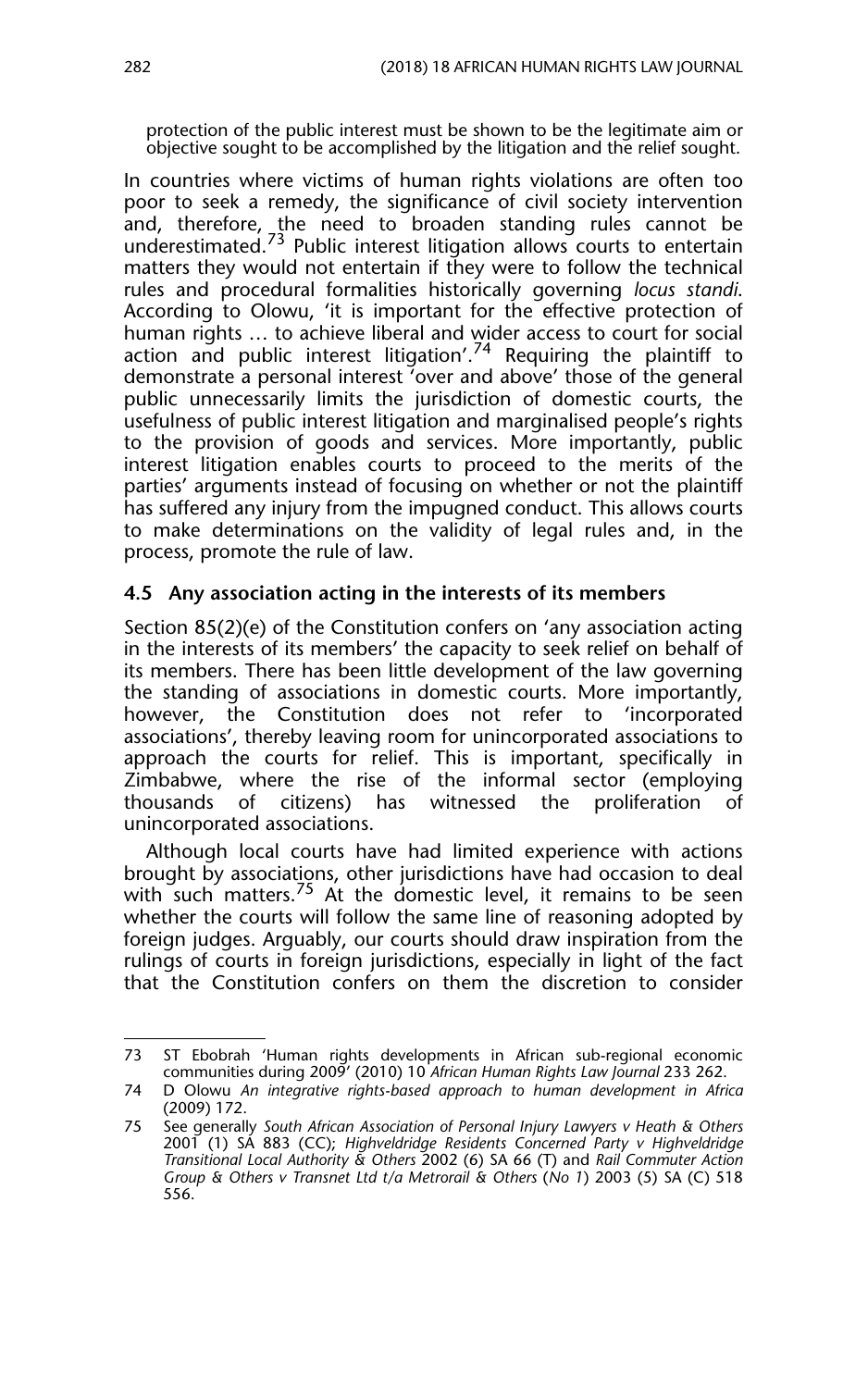foreign law when interpreting provisions in the Declaration of Rights. Given that standing provisions are found in the Declaration of Rights and that the Zimbabwean Constitution was largely derived from the South African Constitution, the relevance of court judgments in that jurisdiction cannot be overemphasised.

## **5 Demise of the 'dirty hands' doctrine**

The formulation of the 'dirty hands' doctrine is mirrored in the famous maxim of 'he who comes into equity must come with clean hands'. Despite its rootedness in 'natural law' principles and its moralistic tenor, the doctrine has been removed from the constitutional legislation of many countries. Section 85(2) of the Constitution provides that a person may not be debarred from approaching a court for relief simply because they have contravened 'a law'. This effectively means that a litigant can mount a claim challenging the constitutionality of a piece of legislation in terms of which they are being charged. The rationale behind this approach is simple: It would not make sense to require litigants to first comply with a piece of legislation which violates their rights for them to be given the right to challenge the constitutionality of that piece of legislation.

Unfortunately, domestic courts have a sad history of using this doctrine to deny litigants any audience before them. The *locus classicus* in this regard is the case of *Associated Newspapers of Zimbabwe (Pty) Ltd v Minister of State for Information and Publicity in the Office of the President.*<sup>76</sup> In this case, the Court refused to hear the applicant's claim as the applicant had not yet complied with the provisions of the piece of legislation it sought to challenge. Chidyausiku CJ observed as follows:<sup>77</sup>

This is a court of law and as such cannot connive or condone the applicant's open defiance of the law. *Citizens are obliged to observe the law of the land and to argue afterwards*. It was entirely open to the applicant to challenge the constitutionality of the Act before the deadline for registration and thus avoid compliance with the law it objects to pending a determination by this Court. In the absence of an explanation as to why this course was not followed, the inference of a disdain for the law becomes inescapable. For the avoidance of doubt the applicant is not being barred from approaching this Court. All that the applicant is required to do is to submit itself to the law and approach this Court with clean hands on the same papers.

The Court clearly misdirected itself in this respect. Requiring litigants to suffer prejudice and harm before they can be heard by the courts is not even remotely reconcilable with the notions of justice and fairness, even for the average legal systems. The Court's assertion appears to have proceeded from the erroneous premise that the state's laws are

<sup>76 [2003]</sup> ZWSC.

<sup>77</sup> *Associated Newspapers* (n 76 above) 20.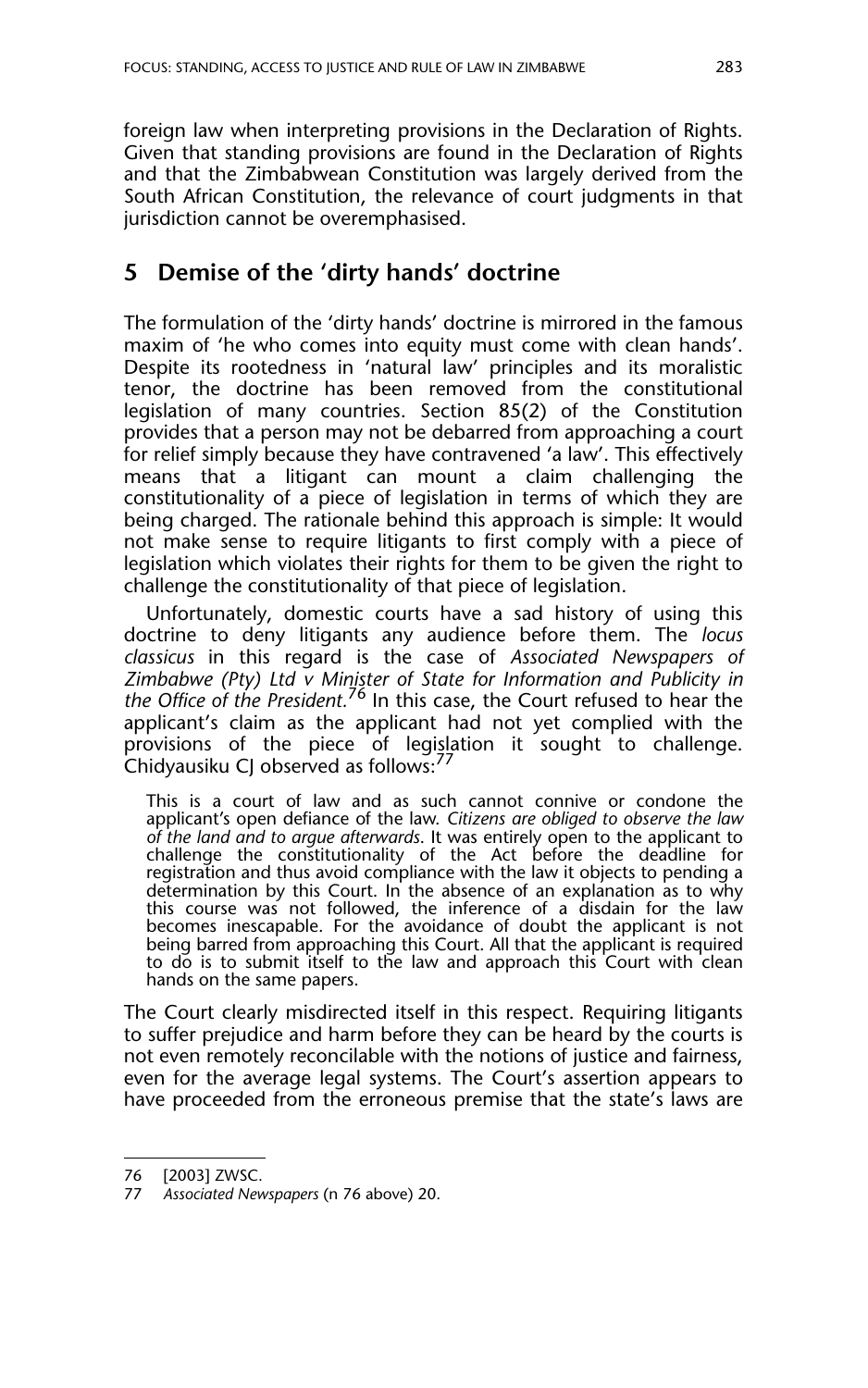perfect and that citizens' rights are not recognised as long as they have not yet complied with those laws. The Constitution now concretises the need to provide prompt redress to victims or potential victims of constitutional rights violations by scrapping the dirty hands doctrine which in effect, denied the general public access to justice and, in most instances, violated the rule of law.

## **6 Principles with which all court rules must comply**

The constitutional provisions governing standing outline four principles with which all court rules must comply. These principles are meant to ensure that the promise of access to justice protected in section 85 of the Constitution is not thwarted by restrictive court rules at every level of the judicial system. They include the need to fully facilitate the right to approach the courts; the fact that formalities relating to court proceedings, including their commencement, should be kept to a minimum; the need to ensure that the courts are not unreasonably restricted by procedural technicalities; and the need to ensure that legal experts appear, with the leave of the court, as friends of the court.<sup>78</sup> In a way, these principles are meant to ensure that rules of court do not prevent courts from determining whether impugned laws or conduct are valid or constitutional. They allow courts to entertain as many cases as possible to ensure that there is due respect for the rule of law and that the majority of litigants have access to both procedural and substantive justice. This approach is reinforced by the constitutional injunction that the absence of court rules should not limit the rights to commence proceedings and to have one's case heard and determined by a court of law.<sup>79</sup> Below is an explanation of how each of the principles relating to court rules promotes human rights, access to justice and the rule of law.

#### **6.1 Need to fully facilitate the right to approach the courts**

Rules of court may not unnecessarily restrict access to court by individuals seeking relief for violations of fundamental rights and the rule of law. If they do so, such rules would be inconsistent with the letter and spirit of the new Constitution. The need to have rules of court which facilitate rather than restrict access to court must be interpreted in line with the purposes of two other provisions of the Constitution. The first is section 85(2) which, as has been demonstrated above, liberalises *locus standi* and permits a broad range of individuals to approach the courts for relief should their or other persons' human rights be violated. In the event that rules of court restrict access to court by victims of violations of rights, such rules have to be declared invalid to the extent of their inconsistency

<sup>78</sup> Secs 85(3)(a)-(d) Constitution.

<sup>79</sup> Sec 85(4) Constitution.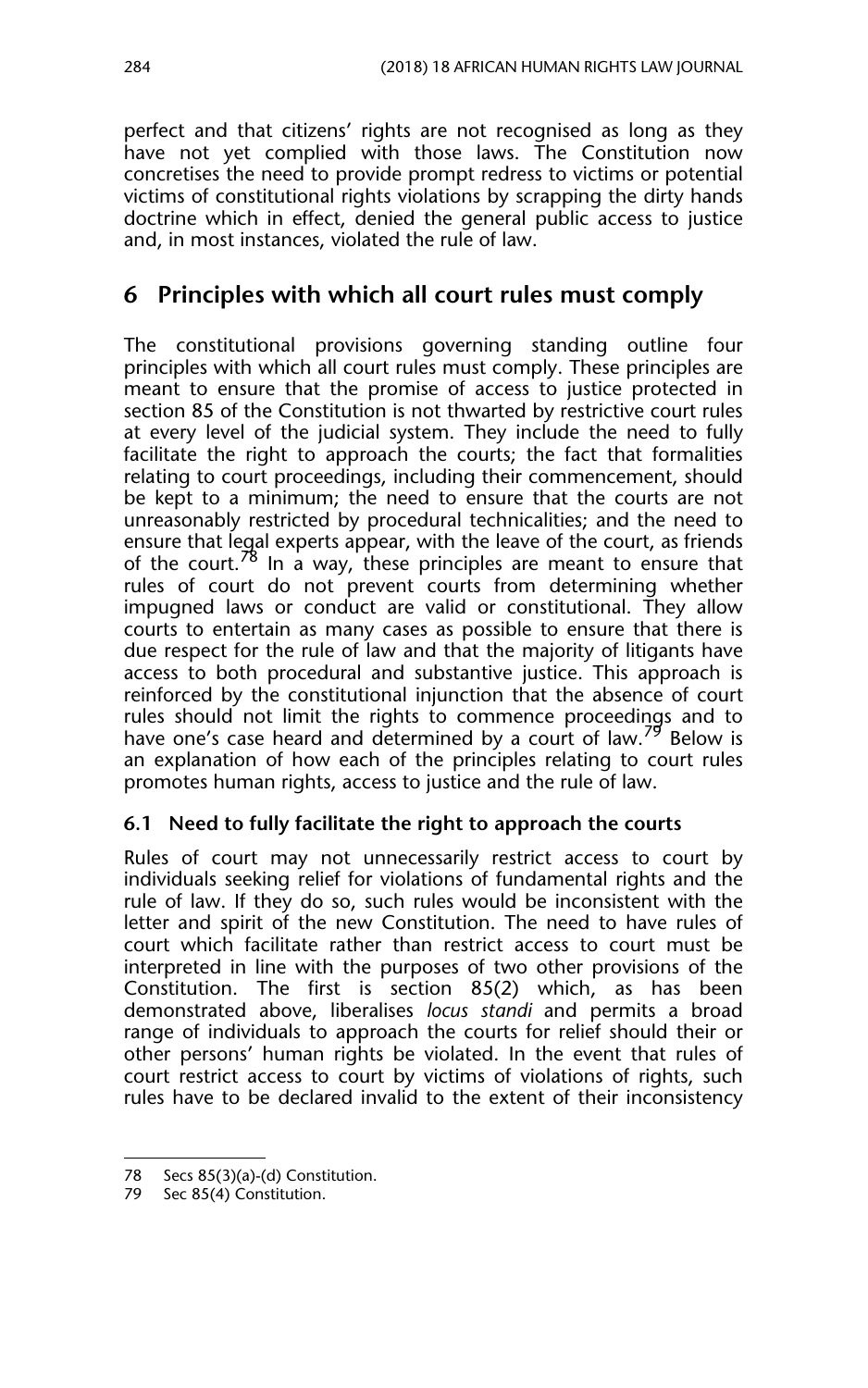with the Constitution. This approach is in line with the rule, entrenched in section 2(1) of the Constitution, that the Constitution is the supreme law of the land and that any law or conduct inconsistent with it is invalid to the extent of the inconsistency.

In addition, the requirement that rules of court enhance rather than limit access to court is more directly related to the illimitable right to a fair hearing as protected in sections 69(1) to (4) of the Constitution. Section 69(3) of the Constitution provides that '[e]very person has the right of access to the courts or to some other tribunal or forum established by law for the resolution of any dispute'. The Constitution is based on the assumption that no one should be denied access to court for the resolution of their disputes, and recognises the need to have rules of court which make this objective possible. The principle of equality underlies the core of the structure of fair trial rights and lies at the heart of the modern legal system.

#### **6.2 Need to keep to the minimum formalities relating to court proceedings**

The failure to comply with requirements as to the completion of forms has been held to be a 'minor omission' that should not impede an applicant's right to have a matter determined by a court of law. In *Telecel Zimbabwe (Pvt) Ltd v POTRAZ & Others*, 80 the applicant contested the cancellation of its licence by the first respondent (POTRAZ), a regulatory body responsible for licensing in terms of the relevant statute. The first respondent had cancelled the licence on the grounds that the applicant had failed to comply with the requirement that it cede 11 per cent of its shares to locals in terms of the Indigenisation and Economic Empowerment Act.<sup>81</sup> Counsel for the first respondent sought to contest the validity and urgency of the application, and argued that the application did not comply with Rule 241(1) of the High Court Rules, 1971 in that the purported Form 29B does not contain a summary of the grounds on which the application is brought. As such, the first respondent argued that there was no application at all before the court due to a lack of compliance with the relevant Rule. Counsel for the applicant conceded the omission of the grounds on which the application was made from the form, argued that the grounds were contained in the founding affidavit, and prayed the Court to condone what he thought was a 'minor omission'. Mathonsi J, for the Court, held as follows:<sup>82</sup>

I take the view that the rules of court are there to assist the court in the discharge of its day to day function of dispensing justice to litigants. They certainly are not [designed] to impede the attainment of justice. Where there has been substantial compliance with the rules and no prejudice is likely to be sustained by any party to the proceedings, the court should

<sup>80</sup> HH-446-15.

<sup>81</sup> Ch 14:33 of the Laws of Zimbabwe.

<sup>82</sup> *Telecel* (n 80 above) 6.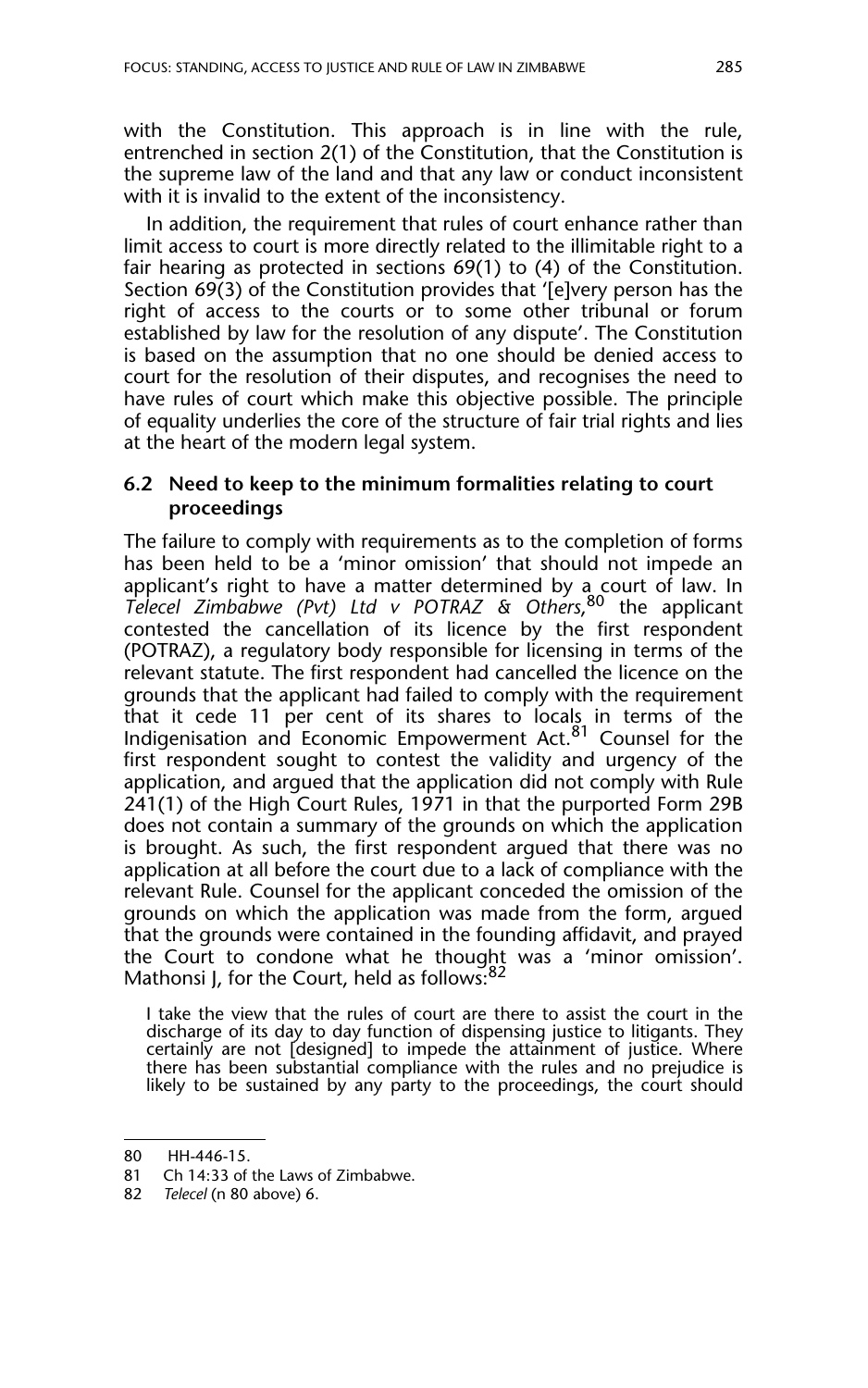condone any minor infraction of the rules. In my view to insist on the grounds for the application being incorporated in Form 29B when they are set out in abundance in the body of the application, is to worry more about form at the expense of the substance. Accordingly, by virtue of the power reposed to me by R 4C of the High Court Rules, I condone the omission.

Accordingly, a failure to conform to court rules or other formalities may be condoned to ensure that the applicant approaches a court of law for relief. The adoption of the Constitution created room for the local courts to place more emphasis on substance rather than form. Ultimately, the need to ensure that courts are not unreasonably restricted by procedural technicalities is intended to ensure that such technicalities do not frustrate the liberalisation of *locus standi,* access to justice by aggrieved persons and the rule of law.

#### **6.3 Need to ensure that courts are not unreasonably restricted by procedural technicalities**

Procedural technicalities may not be invoked in a manner that unreasonably restricts the courts' institutional competence to entertain cases brought before them. One of the procedural technicalities often relied upon by local lawyers to frustrate access to justice has been the argument that matters brought before the courts on an urgent basis are not at all urgent. When this happens, the court is required to rule on whether or not the matter is urgent before making a ruling on the merits of the case. Ultimately, this delays court proceedings and enables the other party to buy time on the basis of a mere procedural technicality. In *Telecel v POTRAZ & Others*, the respondent submitted that the applicant should not be entertained on an urgent basis as the matter simply was not urgent; in fact this was self-created urgency. The first respondent argued that, given that the applicant had been made aware on 5 March 2015, through a formal letter, that the first respondent intended to cancel its licence, it should have taken remedial action at that point instead of waiting until 30 April 2015 to file an application challenging the cancellation of the licence. The Court agreed with counsel for the applicant in the following terms:<sup>83</sup>

[R]aising the issue of urgency by respondents finding themselves faced with an urgent application is now a matter of routine. Invariably when one opens a notice of opposition these days, he is confronted by a point *in limine* challenging the urgency of the application which should not be made at all. We are spending a lot of time determining points *in limine* which do not have the remotest chance of success at the expense of the substance of a dispute. Legal practitioners should be reminded that it is an exercise in futility to raise points *in limine* simply as a matter of fashion. A preliminary point should only be taken where firstly it is meritable and secondly it is likely to dispose of the matter. The time has come to discourage such waste of court time by the making of endless points *in*

<sup>83</sup> *Telecel* 7. See also *The National Prosecuting Authority v Busangabanye & Another* HH 427/15 3.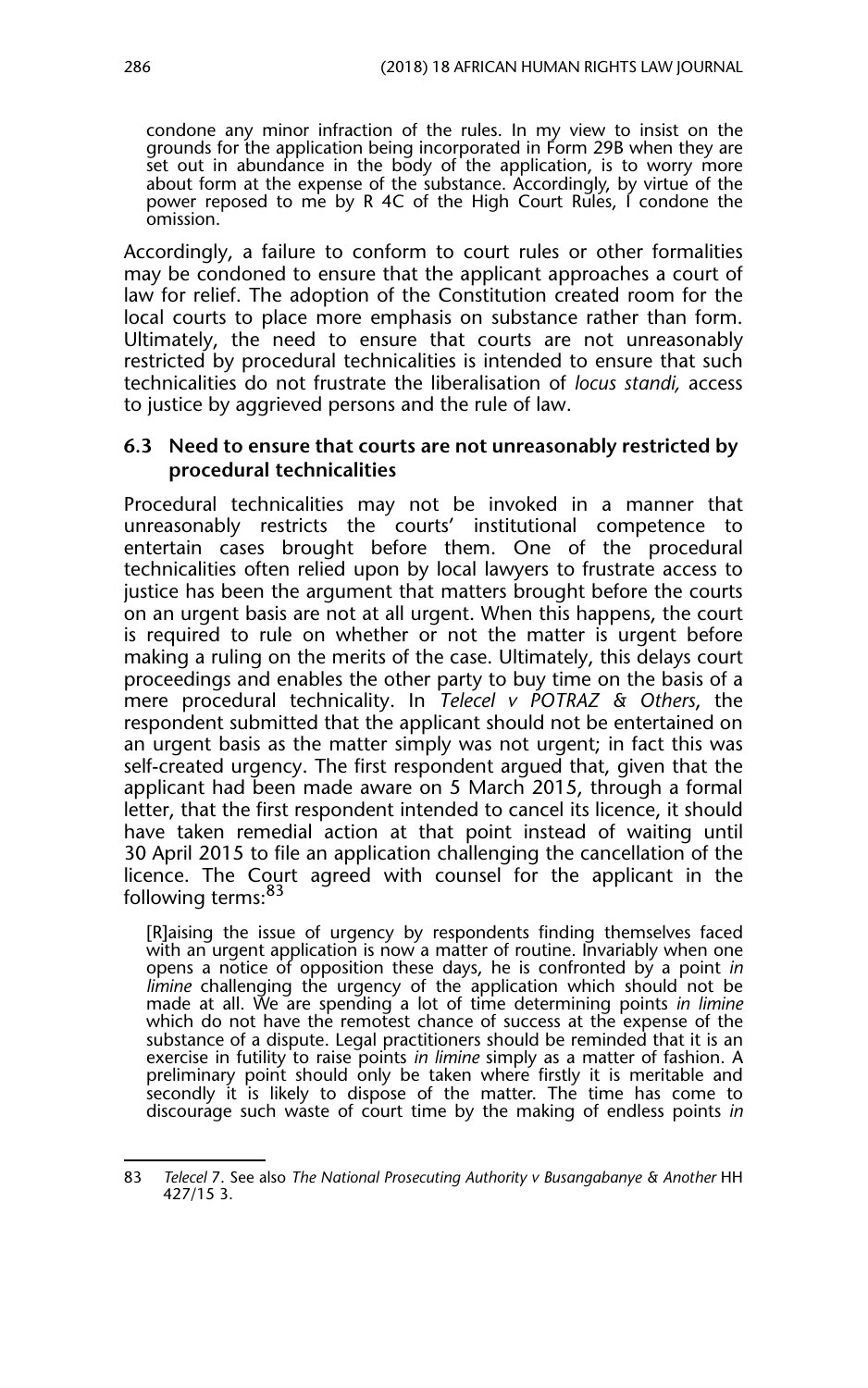*limine* by litigants afraid of the merits of the matter or legal practitioners who have no confidence in their client's defence vis-à-vis the substance of the dispute, in the hope that by chance the court may find in their favour. If an opposition has no merit it should not be made at all. As points *in limine* are usually raised on points of law and procedure, they are the product of the ingenuity of legal practitioners. In future, it may be necessary to rein in the legal practitioners who abuse the court in that way, by ordering them to pay costs *de bonis propriis*.

Just as the drafters of the Constitution, the Court in *Telecel Zimbabwe v POTRAZ* recognises a genuine concern that if undue emphasis is placed on technicalities, 'many litigants will suffer denial of access to justice [based on sheer technicalities] which leave their causes unresolved'. In *Zibani v Judicial Service Commission & Others*, 84 Hungwe J emphasised that 'courts should be slow, and indeed they are slow, in dismissing legitimate causes on the basis of technical deficiencies that may exist on the papers'.<sup>85</sup> Where the technical deficiency raised does not in any way resolve the issues placed before the Court by the applicant, it would be a travesty of justice for the Court to dispose of a matter based on such deficiency. Excessive reliance by litigants on deficiencies that do not dispose of the issues under consideration wastes the time of the court, delay the substancerelated resolution of the dispute and violates the constitutional command that courts not be unreasonably restricted by procedural technicalities.

#### **6.4 Need to ensure that any person with particular expertise appears as a friend of the court**

Rules of court should also 'ensure that any person with particular expertise appears as a friend of the court'. Friends of the court, commonly known as *amici curiae,* play a pivotal role in assisting courts to reach informed judgments.<sup>86</sup> The idea that rules of court should ensure that any person with particular expertise should appear as a friend of the court is an important innovation by the drafters of the Constitution. This approach reinforces the idea of participatory democracy which lies at the heart of the new constitutional order. Moreover, concrete cases often raise far-reaching legal, economic and political questions that are often beyond the interests of the parties to the litigation. The fact that legal disputes may have consequences which affect the rights and interests of the parties not already before courts raises the need for specialist information and justifies the need

<sup>84</sup> HH 797/16.

<sup>85</sup> *Zibani* (n 84 above) 4.

<sup>86</sup> For educative discussions on the *amicus*, see C Murray 'Litigating in the public interest: Intervention and the *amicus curiae*' (1994) 10 *South African Journal on Human Rights* 240; G Budlender '*Amicus curiae*' in S Woolman & M Bishop (eds) *Constitutional law of South Africa* (2014) 8-1; N Lieven & C Kilroy 'Access to the court under the Human Rights Act: Standing, third party intervenors and legal assistance' in J Jowell & J Cooper (eds) *Delivering human rights: How the Human Rights Act is working* (2003) 115.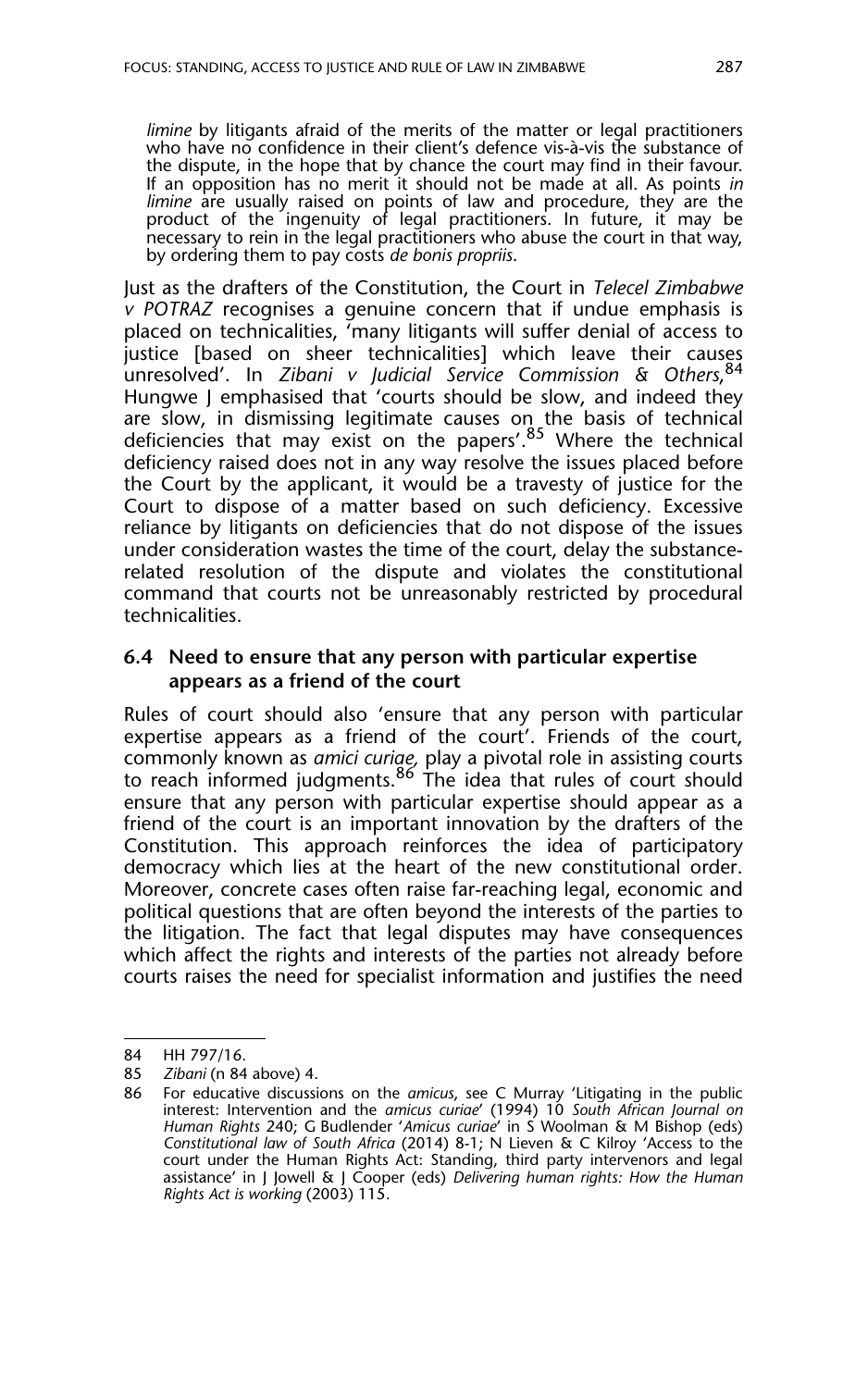for a more liberal approach to the admission of *amici curiae*. Thus, the Constitution underscores the need to evaluate the impact of litigation upon categories of persons not already before the courts and, in a way, challenges the notion that the resolution of legal disputes merely affect those parties to litigation. The involvement of friends of the court can play in assisting courts to make fair rulings and to promote the rule of law in concrete cases. This partly explains why section 85(3)(d) provides that the rules of every court should allow a person with particular expertise to appear as a friend of the court.

## **7 Liberalisation of** *locus standi***, access to justice and the rule of law**

The liberalisation of rules governing standing reflects a conceptualisation of the rule of law in terms of which the judiciary sits at the centre of decision-making processes and can be approached to determine any constitutional dispute and assess the validity of governmental action against the demands of the Constitution and the law.<sup>87</sup> Keyzer notes 'as a matter of constitutional law that people are entitled to know whether the laws that govern them are valid' and that, therefore, the general public must have standing to obtain a binding declaration about the state of the law.<sup>88</sup> A liberal approach to standing requires courts to place a substantial value on the merits of the claim and underlines the centrality of 'vindicating the rule of law and ensuring that unlawful decisions do not go uncorrected'.89 In *R v Inland Revenue Commissioners, ex parte National Federation of Self-Employed and Small Businesses Ltd*, 90 Lord Diplock made the following remarks:<sup>91</sup>

It would, in my view, be a grave *lacuna* in our system of public law if a pressure group, like the federation, or even a single public-spirited taxpayer, were prevented by outdated technical rules of *locus standi* from bringing the matter to the attention of the court to vindicate the rule of law and get the unlawful conduct stopped.

In one of its recent cases, *Mudzuru v Minister of Justice*, the Constitutional Court adopted a similar approach to standing and extended to everyone the right to institute proceedings even on occasions where they have an indirect interest in the outcome of the dispute. The Court held that while the applicants had failed to fulfil the requirements for standing under section 85(1)(a) of the Constitution – which permits persons to act in their own interest – they could still act in terms of section 85(1)(d) which allows public

<sup>87</sup> S Evans & S Donaghue 'Standing to raise constitutional issues in Australia' in RS Kay (ed) *Standing to raise constitutional issues* (2005) 115 142.

<sup>88</sup> P Keyzer *Open constitutional courts* (2010) 138.

<sup>89</sup> A Street *Judicial review and the rule of law: Who is in control?* (2013) 24.

<sup>90 [1982]</sup> AC 617.

<sup>91</sup> *Inland Revenue Commissioners* (n 90 above) 644E.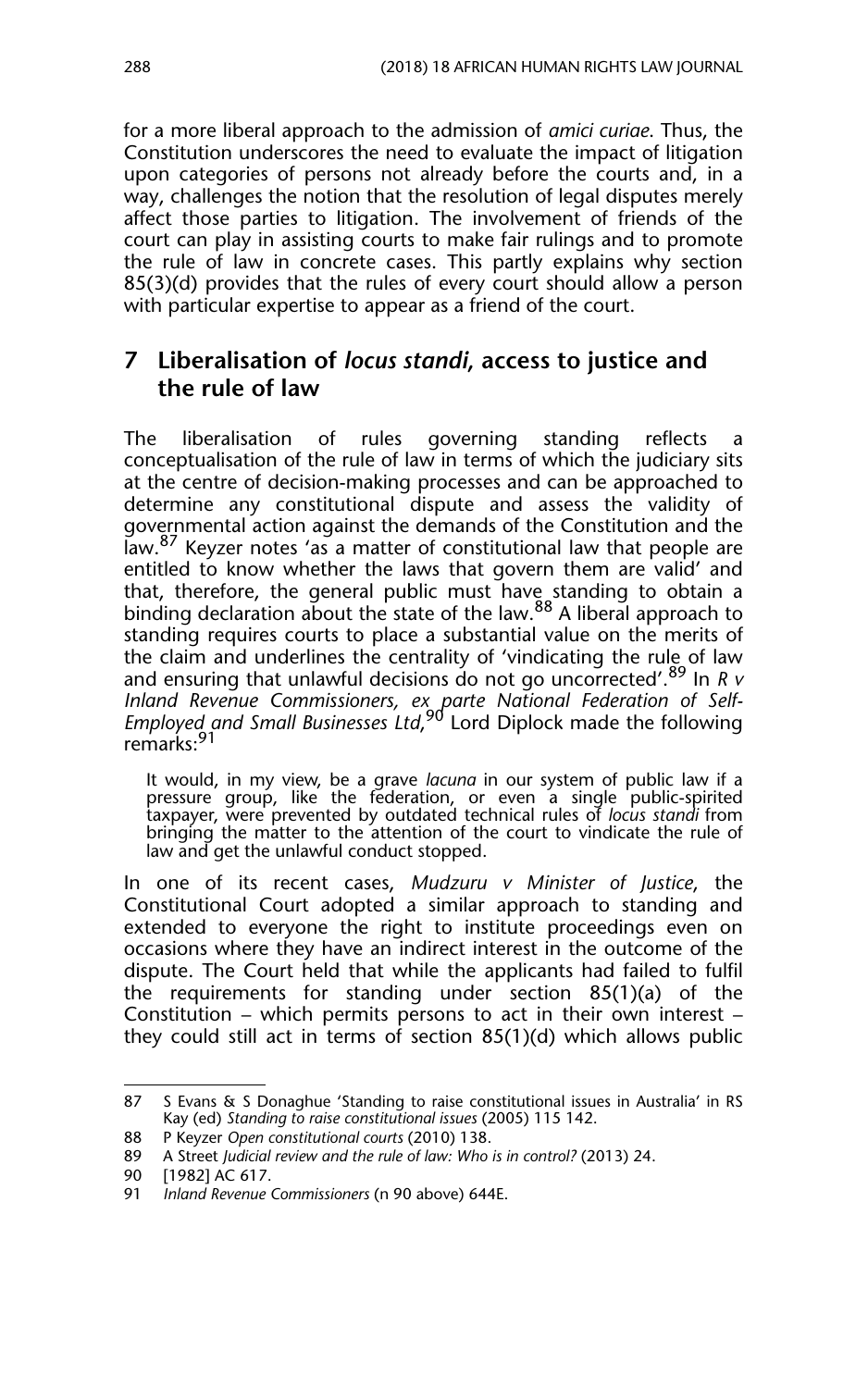interest litigation. In its analysis on the relationship between broad standing rules and access to justice, the Court held that the Constitution guarantees

real and substantial justice to every person, including the poor, marginalised, and deprived sections of society. The fundamental principle behind section 85(1) of the Constitution is that every fundamental human right enshrined in Chapter 4 is entitled to effective protection under the constitutional obligation imposed on the state. *The right of access to justice, which is itself a fundamental right, must be availed to a person who is able, under each of the rules of standing, to vindicate the interest adversely affected by an infringement of a fundamental right, at the same time enforcing the constitutional obligation to protect and promote the right or freedom*  $concerned.$ 

The constitutionalisation of public interest litigation and class actions represents a paradigm shift from the historical emphasis on the existence of a link between the challenger of a particular law and the challenged law. It underlines the importance of conferring on individuals, groups or civil society organisations the right to challenge the national laws in which they operate, even if there is no direct link between their own rights and the law they are challenging. This approach correctly locates the source of constitutional challenges and seeks to prevent the state from immunising unconstitutional legislation or decisions. It places the emphasis not on the question of whether the person bringing the claim is the appropriate person, but on whether the challenged law or conduct is valid or constitutional.

There are strong linkages between broad standing rules and access to constitutional justice. This is so because 'a more liberal standing regime … makes it easier for individuals to raise constitutional issues as a means of vindicating constitutional entitlements'.<sup>93</sup> In the case of *De Beer No v North Central Local Council and South Central Local Council,*<sup>94</sup> the South African Constitutional Court linked the rights of access to court and a fair hearing to the rule of law in the following terms:<sup>95</sup>

The right to a fair hearing before a court lies at the heart of the rule of law. A fair hearing before a court as a prerequisite to an order being made against anyone is fundamental to a just and credible legal order. Courts in our country are obliged to ensure that the proceedings before them are always fair. Since procedures that would render the hearing unfair are inconsistent with the Constitution courts must interpret legislation and rules of court, where it is reasonably possible to do so, in a way that would render the proceedings fair. It is a crucial aspect of the rule of law that court orders should not be made without affording the other side a reasonable opportunity to state their case. That reasonable opportunity can usually only be given by ensuring that reasonable steps are taken to bring the hearing to the attention of the person affected. Rules of courts make provision for this.

<sup>92</sup> *Mudzuru* (n 49 above) 14.

<sup>93</sup> S Evans 'Standing to raise constitutional issues' (2010) 22 *Bond Law Review* 38 50.

<sup>94 2002 (1)</sup> SA 429 (CC).

<sup>95</sup> *De Beer* (n 94 above) para 11.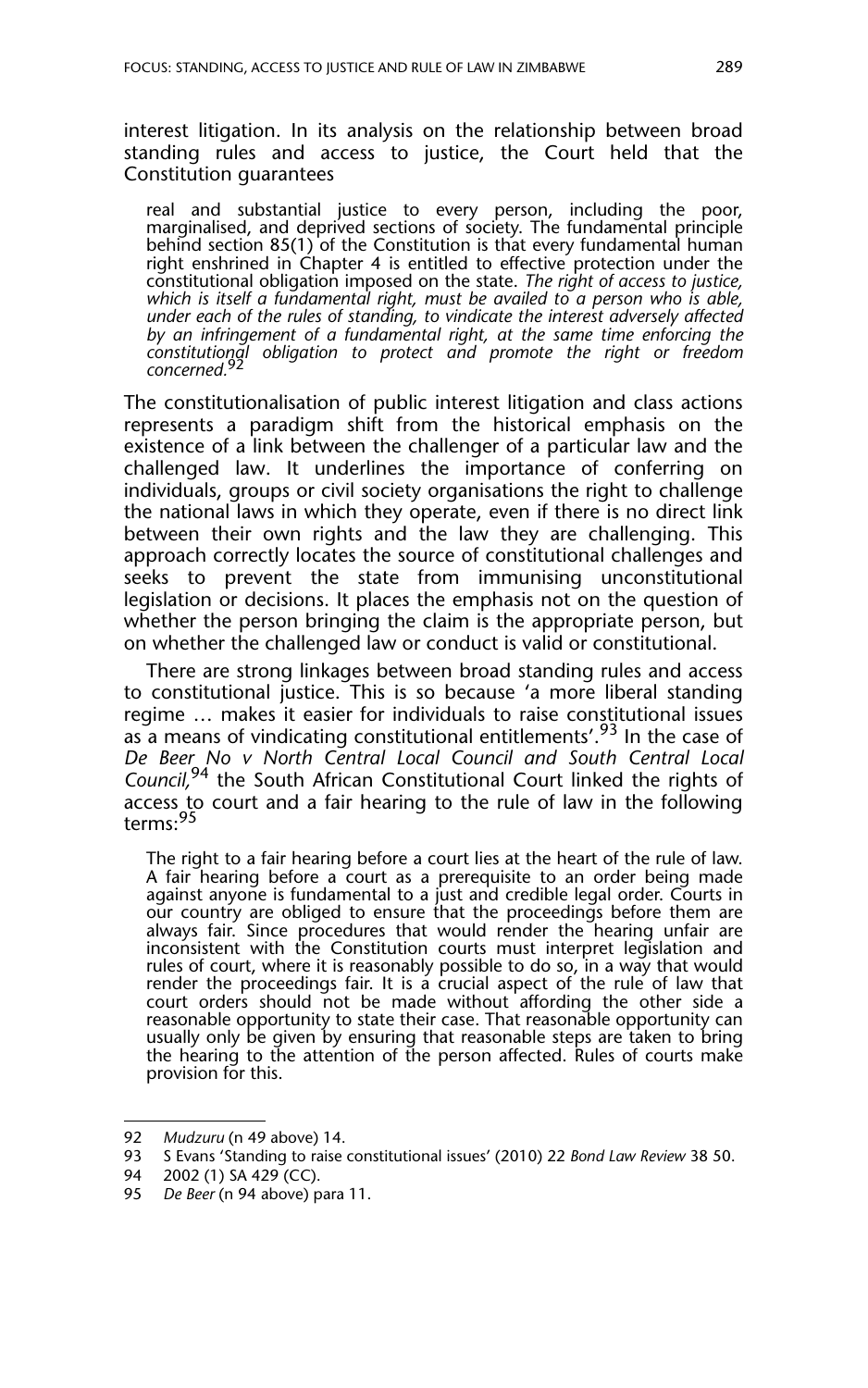With respect to founding values, which include the rule of law, it is important to realise that they perform an important interpretive function and broaden the meaning of substantive constitutional provisions entrenching fundamental rights and freedoms. Both the liberalisation of *locus standi* and the founding principle of the rule of law legitimise the instrumentalisation of the state in that they revolve around the idea that the central purposes of the law and the state are to serve the citizen and to protect human rights; to prevent the arbitrary and unlawful use of public power; to enable individuals to challenge public authorities that are thought to infringe upon the fundamental rights of the citizen; and to ensure that unjust laws are struck down by an independent judiciary.<sup>96</sup> To this end, the liberalisation of *locus standi* constitutes one of the means through which the twin ends – access to justice and the rule of law – can be achieved.

#### **8 Ouster clauses and the rule of law**

On a negative note, some constitutional provisions undermine the principle of the rule of law and the enjoyment of property rights. Section 72(3)(b) of the Constitution $^{97}$  provides that where agricultural land has been compulsorily acquired, no person may apply to the court for determination of any question relating to compensation, except for compensation for improvements effected on the land before its acquisition. It further provides that such acquisition may not be challenged on the ground that it is discriminatory in contravention of the equality and non-discrimination clause.<sup>98</sup> This general ouster of the court's jurisdiction in land issues emasculates the concept of the rule of law and allows the state to violate property rights by grabbing land without either paying compensation or allowing the owners of such land to turn to courts for redress. This in no way reflects the principles of standing and the rule of law, which both imply that all citizens should have the right to approach courts to seek redress in the event of their rights having been infringed. Such provisions imply that the state power is not subject to the checks and balances that exist through the judiciary. Even in the event that the state uses its powers arbitrarily, the courts' hands are tied and the state would get away with such abuse of its citizens which the rule of law and all the concepts that fall under it seek to protect.

In a group of disputes related to the compulsory acquisition of land, the Supreme Court has previously emphasised that Parliament has the power to make or amend any law, including the Constitution.<sup>99</sup> As such, if Parliament amends the Constitution while

<sup>96</sup> See generally L Pech 'The rule of law as a constitutional principle of the European Union' (2009) 04/09 Jean Monnet Working Paper 1 44.

<sup>97</sup> See also sec 295(3) of the Constitution.

<sup>98</sup> Secs 56(1)-(6) Constitution.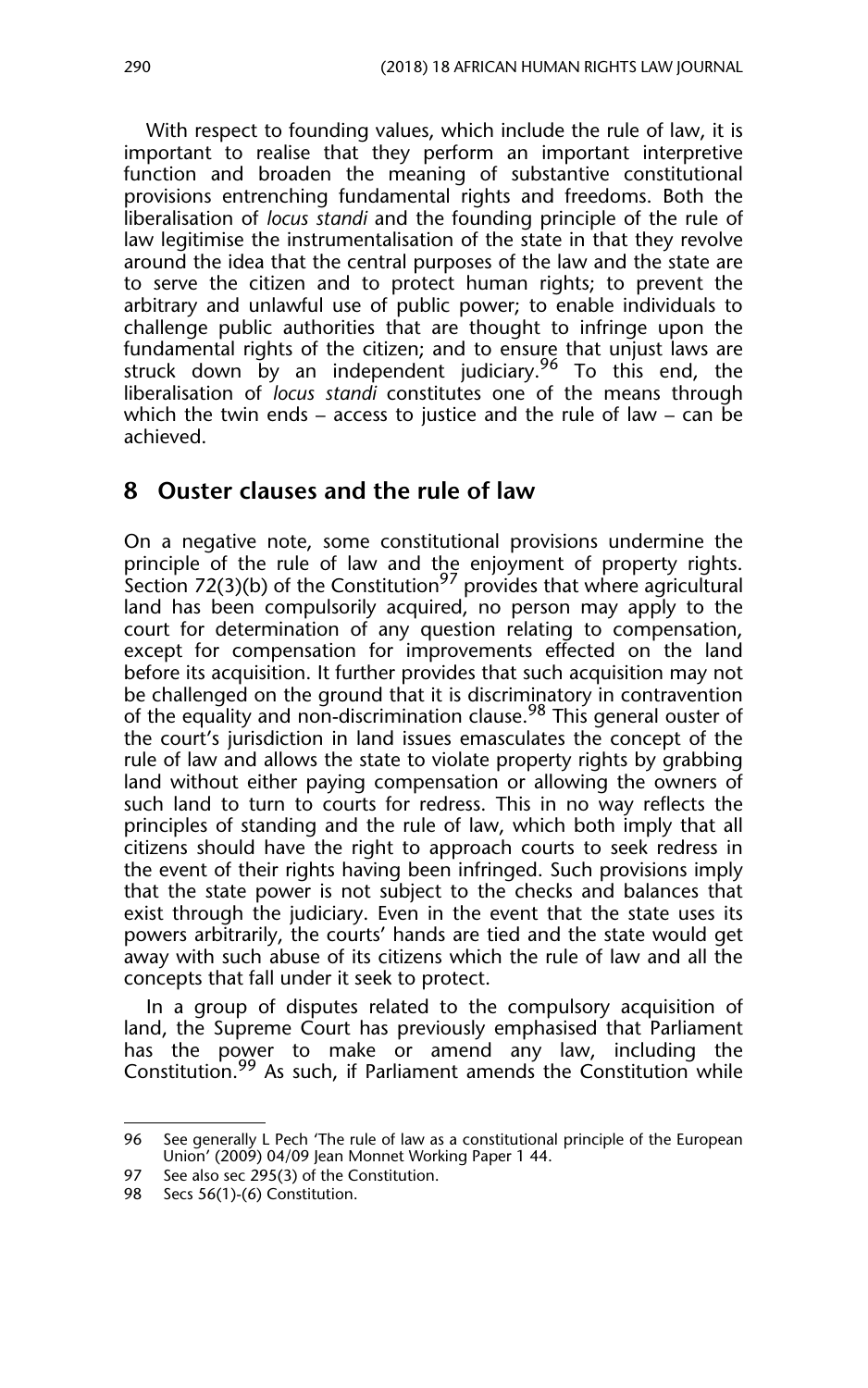exercising its powers to amend any law, courts have no business to intervene in the matter even if the amendment ousts the jurisdiction of the courts.<sup>100</sup> In the process, the then apex court emphasised that the question of what protection an individual should be afforded under the Constitution in the use and enjoyment of private property is of a political and legislative character.<sup>101</sup> This is not a judicial question. In *Mike Campbell (Pvt) Limited & Another v The Republic of* Zimbabwe (Merits),<sup>102'</sup> the SADC Tribunal correctly held that the ouster clause in the LHC denied applicants access to courts, unfairly deprived them of a fair hearing and violated the rule of law.<sup>103</sup> Section 72(3)(b) of the Constitution specifically provides that 'no person may apply to court for the determination of any question to compensation' for compulsorily acquired land, and that 'no court may entertain any such application'. This is inconsistent with the principle that every person has the right of access to court for purposes of having their matter determined by an impartial person, and violates not only the review powers of the court, but the principle of the rule of law.

## **9 Conclusion**

This article has demonstrated that the prospects for access to justice and the rule of law have, at least in theory, been improved by the liberal approach to standing entrenched in the current Constitution. The constitutionalisation of public interest litigation has broadened the number of persons that may appear before the local courts to vindicate their or other people's rights. A liberal approach to standing enables citizens to ask the courts to determine wide-ranging constitutional disputes and to assess the validity of governmental action against the demands of the Constitution and the law. This requires courts to place a substantial value on the merits of the claim, vindicate the rule of law and ensure that unlawful decisions do not go uncorrected.

However, access to justice in the sense of access to court requires more than merely the implementation of constitutional provisions regulating standing and access to court. There are numerous possibilities for enhancing access to justice through other means than by insisting on strict adherence to duties imposed on the state by constitutional provisions. First, the promise of access to justice and the rule of law embodied in the provisions liberalising *locus standi* are

<sup>99</sup> *Mike Campbell (Pvt) Ltd & Another v Minister of National Security Responsible for Land, Land Reform and Resettlement* [2008] ZWSC 1. See also *Manica Zimbabwe Ltd & Others v Minister of State for National Security Lands Land Reform and Resettlement in the President's Office & Another* Case (06/06); *Quinnell v Minister of Lands Agriculture and Rural Resettlement & Others* (13/04) [2004] ZWSC 47.

<sup>100</sup> As above.

<sup>101</sup> As above.

<sup>102</sup> SADC (T) Case 02/2008, 28 November 2008.

<sup>103</sup> *Campbell* (n 102 above) 26-27.